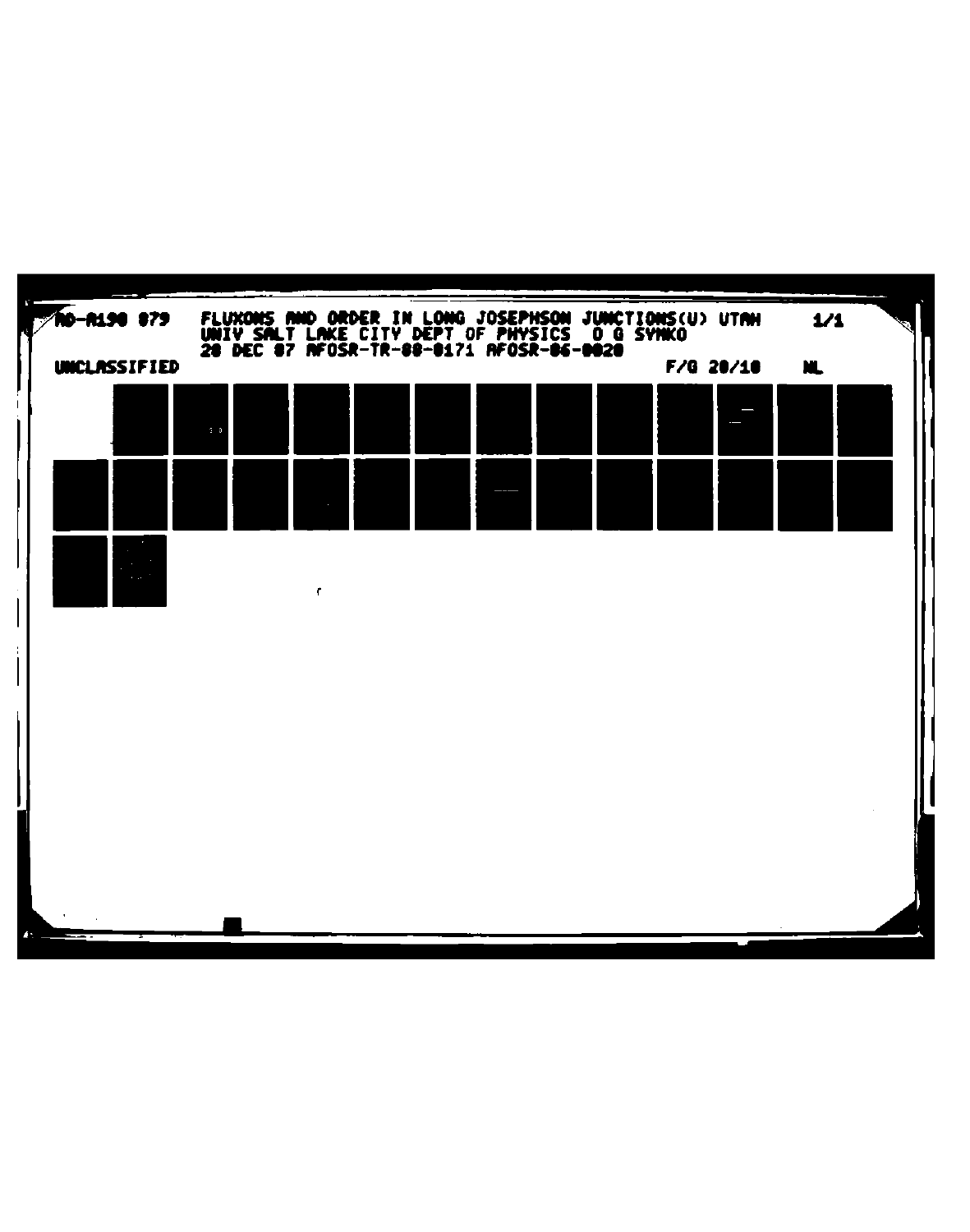

المعاصر والمرارات

والمراد والمرادر

どうこうしょ

**WARDERS** 

大大地

222222

PANN TRANGLARING ERREGEN BERZELT KERZEL KINGER ERREGIN FORTEN FROM FORMA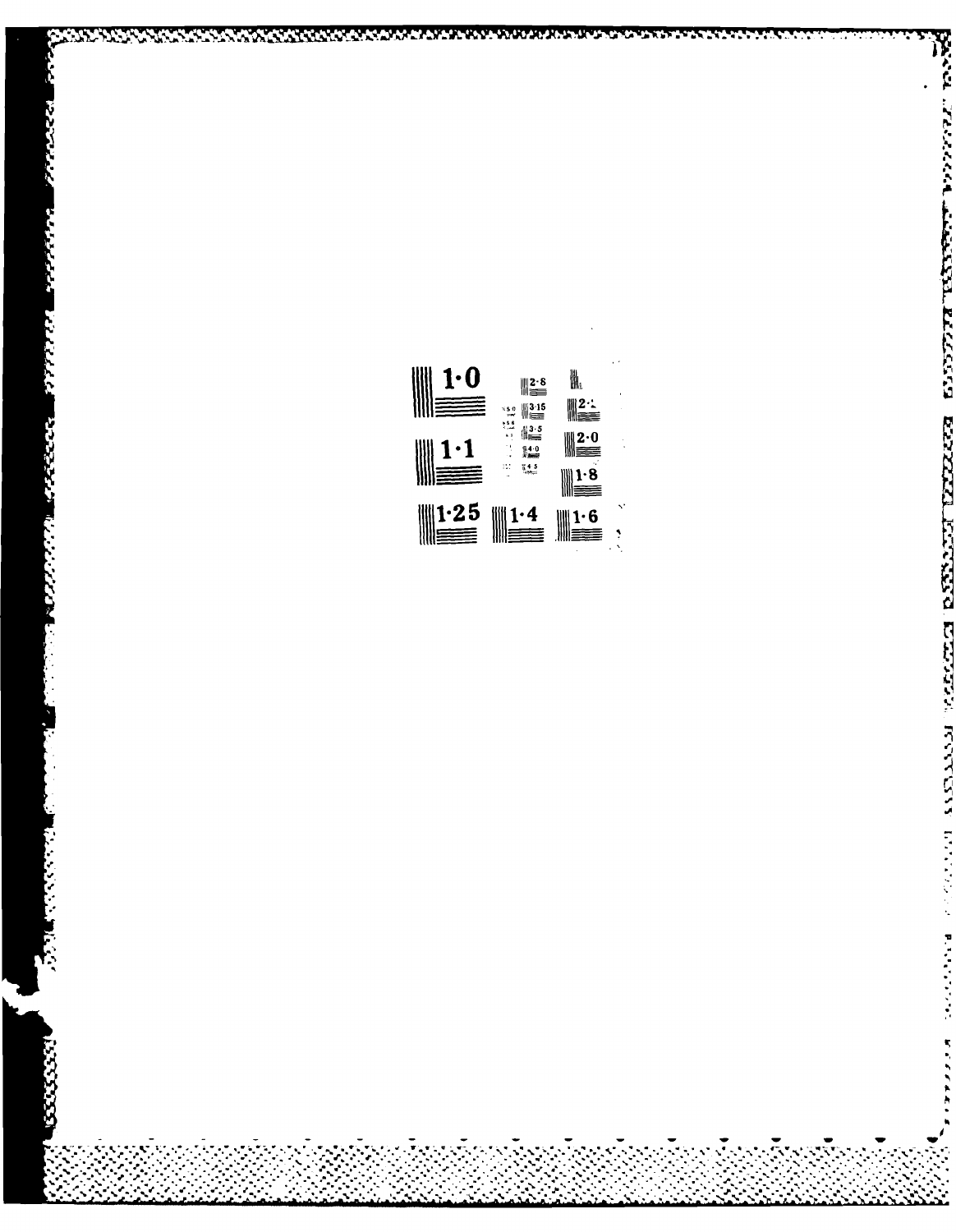# MUC FILE COPY

AFOSR-TR-  $88 - 0171$ 

Annual Report

Fluxons and Order in Long Josephson Junctions

AD-A190 879

Orest G. Symko Department of Physics University of Utah Salt Lake City, Utah 84112 Telephone (801) 581-6132

Grant No. AFOSR-86-0020 B



December 28, 1987

## DISTRIBUTION STATEMENT A

Approved for public relevas; Distribution Uniforting

 $\label{eq:2.1} \begin{array}{l} \mathcal{L}_{\mathcal{A}}(\mathbf{y})=\mathcal{L}_{\mathcal{A}}(\mathbf{y})\\ \mathcal{L}_{\mathcal{A}}(\mathbf{y})=\mathcal{L}_{\mathcal{A}}(\mathbf{y}) \end{array}$  $\frac{1}{2\sqrt{2}}\frac{1}{2\sqrt{2}}$   $0.55$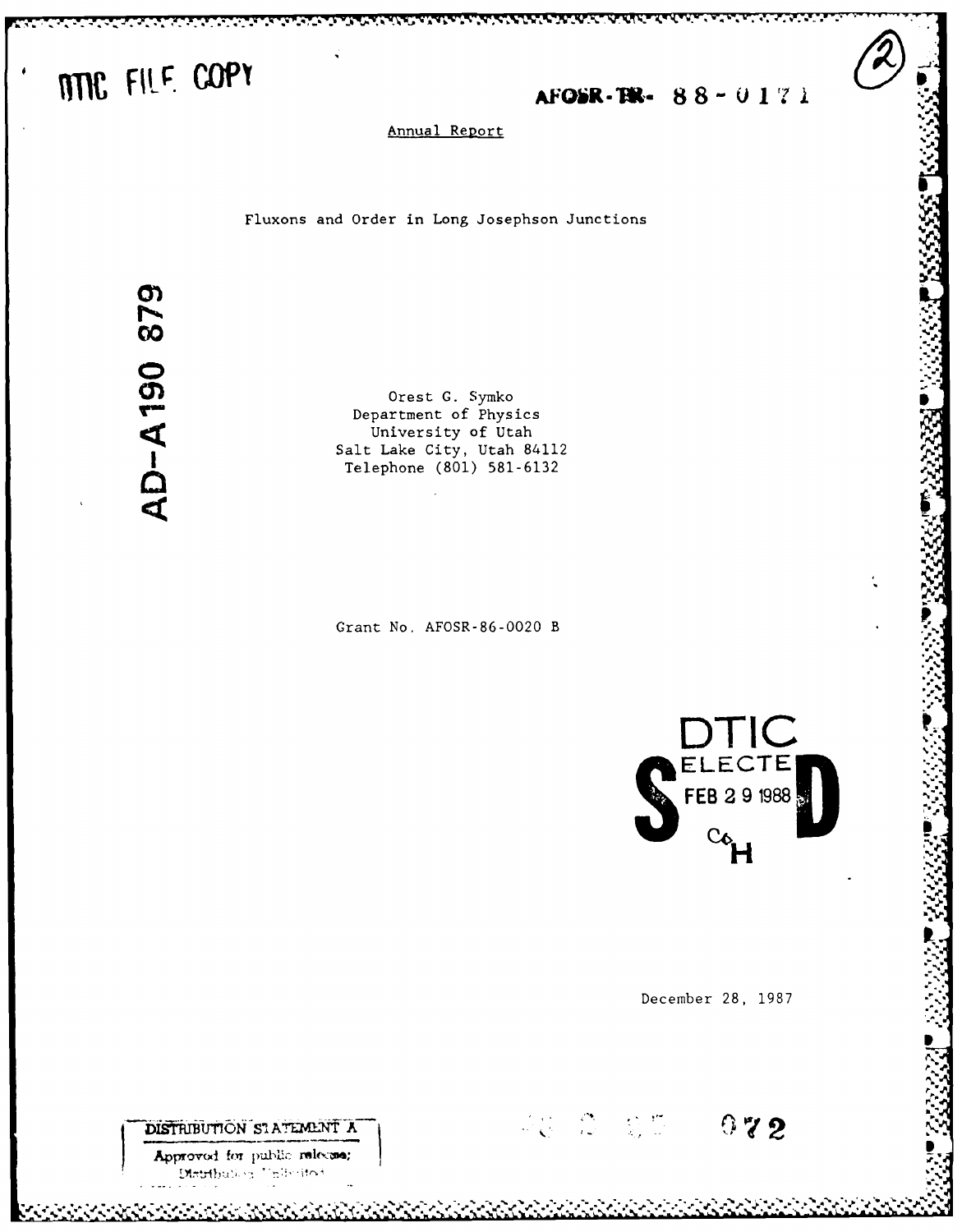$\ddot{\phantom{1}}$ 

**SECURITY CLASSIFICATION OF THIS PAGE** 

**REPORT DOCUMENTATION PAGE 
<br>
POT Approved OMB No. 0704-0188** 

**,.**

| <b>1a. REPORT SECURITY CLASSIFICATION</b>                                                                                                                                                                                                                                                                                                                                                                                                                                                                                                                                                                                                                                                                                                           |                                                                                    |                                                                        |                               |                       |                           |  |  |  |
|-----------------------------------------------------------------------------------------------------------------------------------------------------------------------------------------------------------------------------------------------------------------------------------------------------------------------------------------------------------------------------------------------------------------------------------------------------------------------------------------------------------------------------------------------------------------------------------------------------------------------------------------------------------------------------------------------------------------------------------------------------|------------------------------------------------------------------------------------|------------------------------------------------------------------------|-------------------------------|-----------------------|---------------------------|--|--|--|
| UNCLASSIFIED                                                                                                                                                                                                                                                                                                                                                                                                                                                                                                                                                                                                                                                                                                                                        | <b>1b. RESTRICTIVE MARKINGS</b>                                                    |                                                                        |                               |                       |                           |  |  |  |
| <b>28. SECURITY CLASSIFICATION AUTHORITY</b>                                                                                                                                                                                                                                                                                                                                                                                                                                                                                                                                                                                                                                                                                                        |                                                                                    | 3. DISTRIBUTION / AVAILABILITY OF REPORT                               |                               |                       |                           |  |  |  |
| 2b. DECLASSIFICATION / DOWNGRADING SCHEDULE                                                                                                                                                                                                                                                                                                                                                                                                                                                                                                                                                                                                                                                                                                         |                                                                                    |                                                                        | Approved for public release." |                       |                           |  |  |  |
|                                                                                                                                                                                                                                                                                                                                                                                                                                                                                                                                                                                                                                                                                                                                                     |                                                                                    | distribution unlimited                                                 |                               |                       |                           |  |  |  |
| 4. PERFORMING ORGANIZATION REPORT NUMBER(S)                                                                                                                                                                                                                                                                                                                                                                                                                                                                                                                                                                                                                                                                                                         |                                                                                    | 5. MONITORING ORGANIZATION REPORT NUMBER(S)                            |                               |                       |                           |  |  |  |
|                                                                                                                                                                                                                                                                                                                                                                                                                                                                                                                                                                                                                                                                                                                                                     |                                                                                    | AFOSR-TR- $88 - 0171$                                                  |                               |                       |                           |  |  |  |
| 6a. NAME OF PERFORMING ORGANIZATION                                                                                                                                                                                                                                                                                                                                                                                                                                                                                                                                                                                                                                                                                                                 | <b>6b. OFFICE SYMBOL</b><br>(If applicable)                                        | 7a. NAME OF MONITORING ORGANIZATION                                    |                               |                       |                           |  |  |  |
| UNIVERSITY OF UTAH                                                                                                                                                                                                                                                                                                                                                                                                                                                                                                                                                                                                                                                                                                                                  |                                                                                    | AFOSR/NE                                                               |                               |                       |                           |  |  |  |
| 6c. ADDRESS (City, State, and ZIP Code)                                                                                                                                                                                                                                                                                                                                                                                                                                                                                                                                                                                                                                                                                                             |                                                                                    | 7b. ADDRESS (City, State, and ZIP Code)                                |                               |                       |                           |  |  |  |
| Salt Lake City, Utah 84112                                                                                                                                                                                                                                                                                                                                                                                                                                                                                                                                                                                                                                                                                                                          |                                                                                    | Bldg 410                                                               |                               |                       |                           |  |  |  |
|                                                                                                                                                                                                                                                                                                                                                                                                                                                                                                                                                                                                                                                                                                                                                     |                                                                                    |                                                                        | Bolling AFB, DC 20332-6448    |                       |                           |  |  |  |
| 8a. NAME OF FUNDING / SPONSORING<br><b>ORGANIZATION</b>                                                                                                                                                                                                                                                                                                                                                                                                                                                                                                                                                                                                                                                                                             | 8b. OFFICE SYMBOL                                                                  | 9. PROCUREMENT INSTRUMENT IDENTIFICATION NUMBER                        |                               |                       |                           |  |  |  |
| <b>AFOSR</b>                                                                                                                                                                                                                                                                                                                                                                                                                                                                                                                                                                                                                                                                                                                                        | (If applicable)<br>NE                                                              | AFOSR-86-0020                                                          |                               |                       |                           |  |  |  |
| 8c. ADDRESS (City, State, and ZIP Code)                                                                                                                                                                                                                                                                                                                                                                                                                                                                                                                                                                                                                                                                                                             |                                                                                    | 10. SOURCE OF FUNDING NUMBERS                                          |                               |                       |                           |  |  |  |
| Bldg 410                                                                                                                                                                                                                                                                                                                                                                                                                                                                                                                                                                                                                                                                                                                                            |                                                                                    | PROGRAM<br>ELEMENT NO.                                                 | <b>PROJECT</b>                | <b>TASK</b>           | WORK UNIT<br>ACCESSION NO |  |  |  |
| Bolling AFB, DC 20332-6448                                                                                                                                                                                                                                                                                                                                                                                                                                                                                                                                                                                                                                                                                                                          |                                                                                    | 61102F                                                                 | NO.<br>2305/                  | NO.<br>C <sub>3</sub> |                           |  |  |  |
| 11. TITLE (Include Security Classification)                                                                                                                                                                                                                                                                                                                                                                                                                                                                                                                                                                                                                                                                                                         |                                                                                    |                                                                        |                               |                       |                           |  |  |  |
| FLUXONS AND ORDER IN LONG JOSEPHSON JUNCTIONS                                                                                                                                                                                                                                                                                                                                                                                                                                                                                                                                                                                                                                                                                                       |                                                                                    |                                                                        |                               |                       |                           |  |  |  |
|                                                                                                                                                                                                                                                                                                                                                                                                                                                                                                                                                                                                                                                                                                                                                     |                                                                                    |                                                                        |                               |                       |                           |  |  |  |
| 12. PERSONAL AUTHOR(S)                                                                                                                                                                                                                                                                                                                                                                                                                                                                                                                                                                                                                                                                                                                              |                                                                                    |                                                                        |                               |                       |                           |  |  |  |
|                                                                                                                                                                                                                                                                                                                                                                                                                                                                                                                                                                                                                                                                                                                                                     |                                                                                    |                                                                        |                               |                       |                           |  |  |  |
| Symko<br>13a. TYPE OF REPORT                                                                                                                                                                                                                                                                                                                                                                                                                                                                                                                                                                                                                                                                                                                        | 13b. TIME COVERED                                                                  | 14. DATE OF REPORT (Year, Month, Day)                                  |                               |                       | 15. PAGE COUNT            |  |  |  |
| Annual Report                                                                                                                                                                                                                                                                                                                                                                                                                                                                                                                                                                                                                                                                                                                                       | FROM 15/11/86 TO15/11/87                                                           |                                                                        |                               |                       |                           |  |  |  |
| 16. SUPPLEMENTARY NOTATION                                                                                                                                                                                                                                                                                                                                                                                                                                                                                                                                                                                                                                                                                                                          |                                                                                    |                                                                        |                               |                       |                           |  |  |  |
|                                                                                                                                                                                                                                                                                                                                                                                                                                                                                                                                                                                                                                                                                                                                                     |                                                                                    |                                                                        |                               |                       |                           |  |  |  |
| 17.<br><b>COSATI CODES</b>                                                                                                                                                                                                                                                                                                                                                                                                                                                                                                                                                                                                                                                                                                                          | 18. SUBJECT TERMS (Continue on reverse if necessary and identify by block number). |                                                                        |                               |                       |                           |  |  |  |
| <b>FIELD</b><br><b>GROUP</b><br><b>SUB-GROUP</b>                                                                                                                                                                                                                                                                                                                                                                                                                                                                                                                                                                                                                                                                                                    |                                                                                    |                                                                        |                               |                       |                           |  |  |  |
|                                                                                                                                                                                                                                                                                                                                                                                                                                                                                                                                                                                                                                                                                                                                                     |                                                                                    |                                                                        |                               |                       |                           |  |  |  |
| 19 ABSTRACT (Continue on reverse if necessary and identify by block number)                                                                                                                                                                                                                                                                                                                                                                                                                                                                                                                                                                                                                                                                         |                                                                                    |                                                                        |                               |                       |                           |  |  |  |
| This report presents the research that was conducted in the year 1987 and some of the<br>results that were achieved. Low frequency fluctuations were studied at metastable<br>states of long Josephson junctions biased at Fiske steps in a magnetic field. The<br>fluctuations exhibit telegraph type of noise whose origin is the thermal noise of the<br>internal resistance of the junction. Temperature dependence of thse fluctuations shows that<br>a thermal activation process is responsible for the behavior. At lower temperatures,<br>quantum mechanical tunneling is expected to contribute to the fluctuations and experiments<br>are presently being prepared for such studies down to 10 MK in a "He-"He dilution<br>refrigerator. |                                                                                    |                                                                        |                               |                       |                           |  |  |  |
| 20. DISTRIBUTION / AVAILABILITY OF ABSTRACT<br>UNCLASSIFIED/UNLIMITED USAME AS RPT                                                                                                                                                                                                                                                                                                                                                                                                                                                                                                                                                                                                                                                                  | $\square$ otic users $\parallel$                                                   | 21 ABSTRACT SECURITY CLASSIFICATION<br>UNCLASSIFIED                    |                               |                       |                           |  |  |  |
| 22a NAME OF RESPONSIBLE INDIVIDUAL<br>WEINSTOCK                                                                                                                                                                                                                                                                                                                                                                                                                                                                                                                                                                                                                                                                                                     |                                                                                    | 22b TELEPHONE (Include Area Code) 22c. OFFICE SYNES<br>12021 767-1933. |                               | ME                    |                           |  |  |  |

**, " . . ,- - ,-.,** d **-- \*'1 -- . -- - -, . , . '% " " " " T '** % **" I N**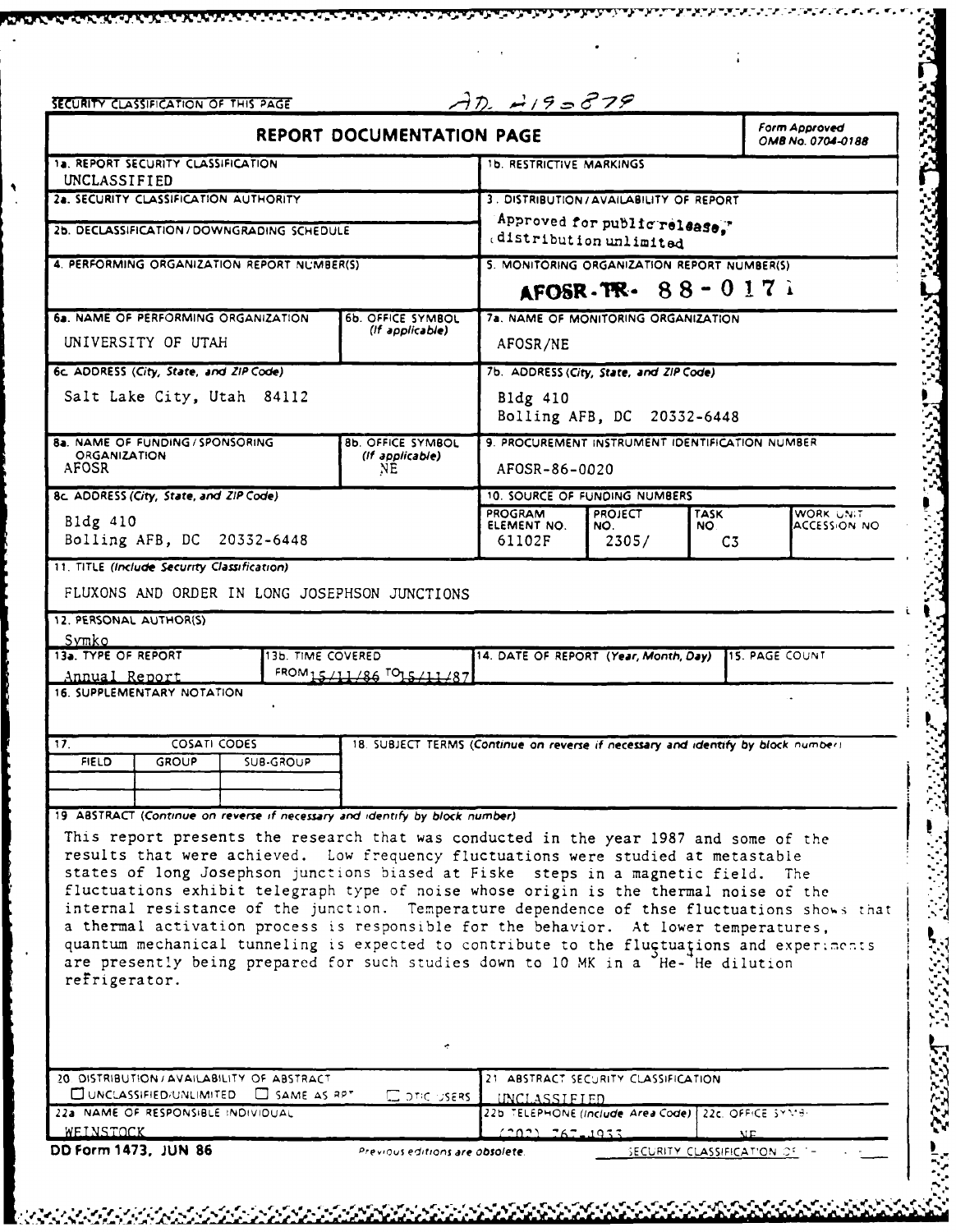æ.

**SUSPENDON CONTRACTOR** 

どうどう しょうかん アイスト アイストライト

XXX

|    | 3. Publications and Conference Presentations 23 |  |  |  |  |  |  |
|----|-------------------------------------------------|--|--|--|--|--|--|
|    |                                                 |  |  |  |  |  |  |
| 5. | Proposed Research for Next Period 24            |  |  |  |  |  |  |



| Accession For      |              |  |
|--------------------|--------------|--|
| NTIS GRA&I         |              |  |
| DIIC TAB           |              |  |
| Unamounced         |              |  |
| Justification      |              |  |
|                    |              |  |
| B۷                 |              |  |
| Distribution/      |              |  |
| Availebility Cuses |              |  |
|                    | Avsil Higger |  |
| Stat               | - Spectru    |  |
|                    |              |  |
|                    |              |  |
|                    |              |  |
|                    |              |  |

**IVING THE DESIGNATION OF A REAL PROPERTY OF A REAL PROPERTY OF A REAL PROPERTY OF A REAL PROPERTY OF A REAL PROPERTY** 

شاد شام شاه شاه آ

به په په په په په په په په

ولادوا المتحدثون والمتحدث

وكالمركب والمراوات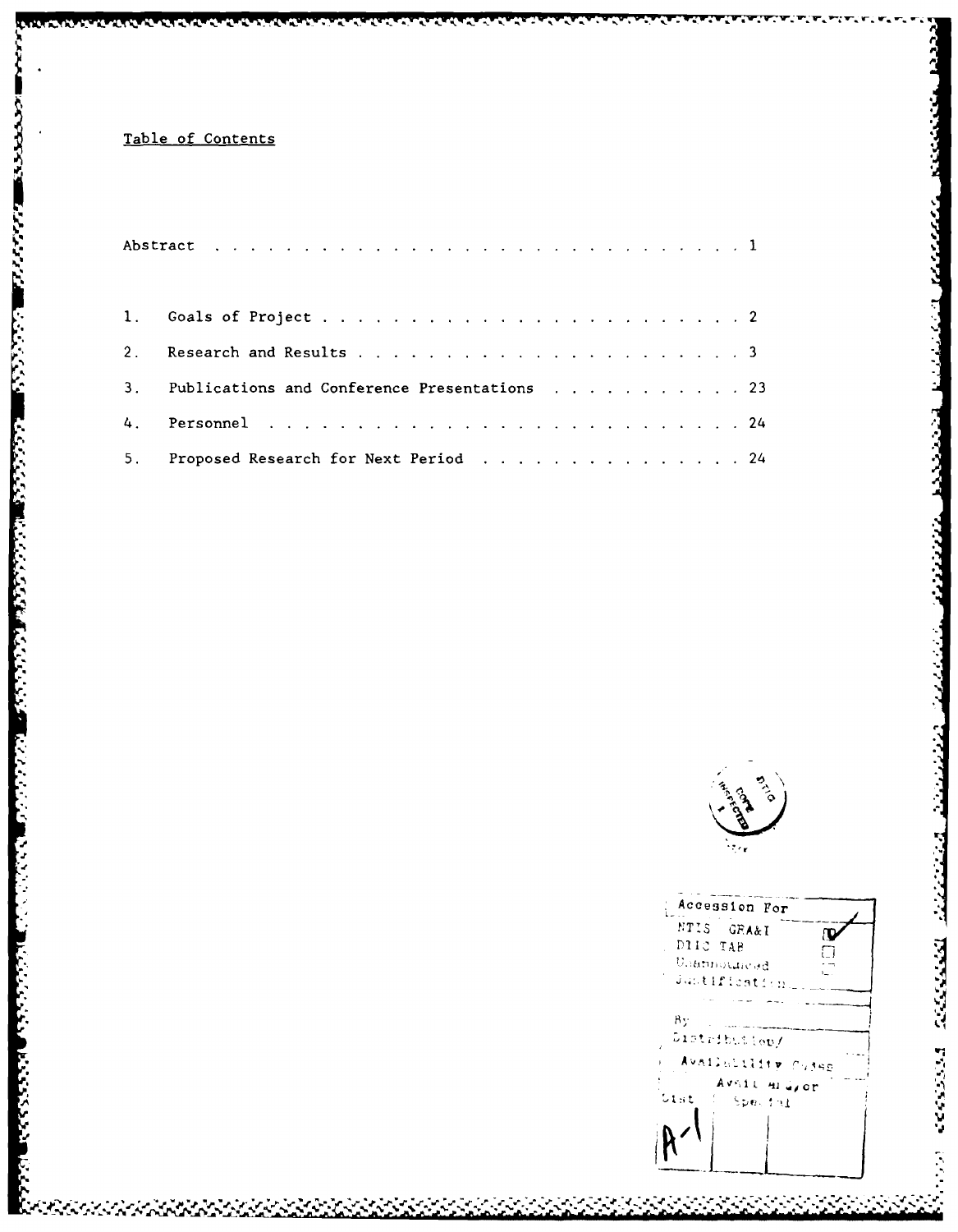$\mathbf{1}$ 

### Abstract

ルート・アクセスのように、その他のことによって、その他のことになっていた。 アクセス・アクセス いっぽん いっぽう いいこう いいこう こうじょう アクセス しょうかい アクセスのうち

This report presents the research that was conducted in the year 1987 and some of the results that were achieved. Low frequency fluctuations were studied at metastable states of long Josephson junctions biased at Fiske steps in a magnetic field. The fluctuations exhibit telegraph type of noise whose origin is the thermal noise of the internal resistance of the junction. Temperature dependence of these fluctuations shows that a thermal activation process is responsible for the behavior. At lower temperatures, quantum mechanical tunneling is expected to contribute to the fluctuations and experiments are presently being prepared for such studies down to **10** mK in a  $3$ He- $4$ He dilution refrigerator. The I-V curves for our junctions show a regular step structure due to cavity resonances and they also show subharmonic generation of period three due to the strong non-linearities of the dissipative system. Such subharmonic voltage steps are important because they normally precede chaotic behavior. A study was also made of the effects of geometry on fluxon motion and the results show that the device characteristics depend strongly on the bias current distribution in the junction. Studies for the next period are presented; they consist of experiments on fluxon quantum tunneling down to temperatures of **10** mK and effects of dissipation on such tunneling; conductance fluctuations in the junction will also be investigated.

.5- **..** ~ -. 5- **S. . .. .. . .... ..** . . . . **....** ...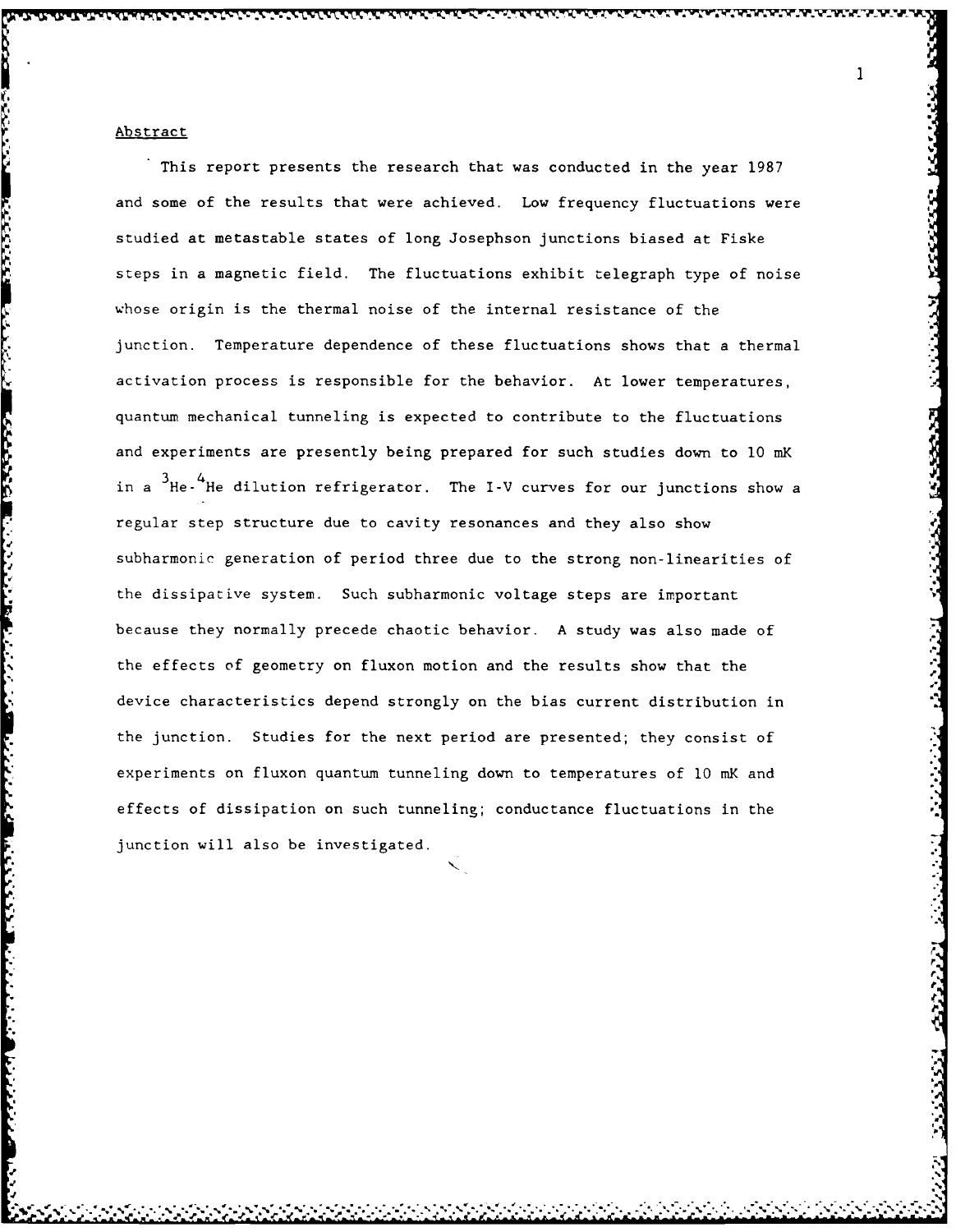# **.4.**

0\*

2

### **1.** Goals of Project

This project deals with the behavior of quantized current vortices, fluxons, in long Josephson Junctions. The research consists of investigating the fundamental aspects of fluxons in junctions and related phenomena, keeping an eye for possible applications. Specifically the project deals with the following topics:

- (a) noise and fluctuations in long Josephson junctions
- (b) dynamics of fluxons
- (c) effects of disorder inside junction on fluxon behavior
- (d) instabilities in fluxon motion
- (e) fluxon tunneling thermal and quantum mechanical aspects
- (f) effects of dissipation on fluxon motion

The long Josephson junction was chosen as the basic system in such studies for the following reasons:

(i) it is a relatively simple system which can be considered as the analog of the semiconductor FET, with fluxons being the carriers of information.

(ii) its geometry is much more compact than a SQUID (Superconducting Quantum Interference Device) and hence it has good self-shielding, making it ideal for the fluctuation studies presented here.

(iii) the sin **0** term in the perturbed sine-Gordon equation (to be introduced in the next section) leads to very strong non-linear behavior making it an excellent system for studying non linear physics (it is much more non-linear than optical systems).

(iv) because the long Josephson junction is the dual of a FET there are many possible applications for high speed electronics.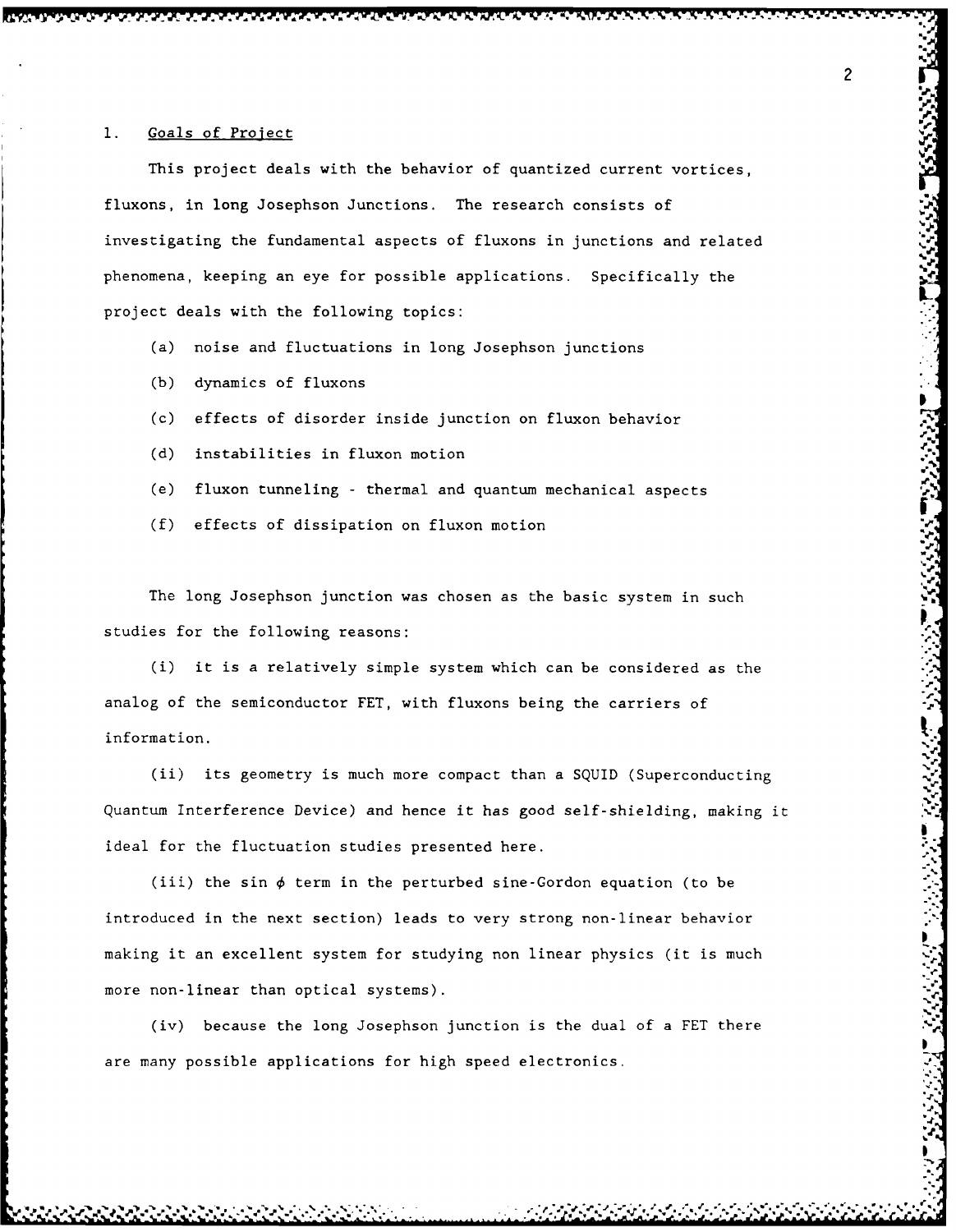### 2. Research and Results

33335

222222223 222223

**BASES COMPANY CONTROLLER** 

### A. Introduction

In a bulk superconductor, the interior is shielded from external magnetic fields by induced currents flowing within the London penetration depth  $\lambda$ <sub>1</sub>. This parameter is inversely proportional to the density of superconducting electrons and it has a fixed value for a given superconductor. In a Josephson junction similar behavior occurs and  $sh_{\lambda}$  .ing takes place within a characteristic length  $\lambda_{\uparrow}$ , the Josephson penetration depth. It depends inversily on the current density  $J_{\alpha}$  and is given by

$$
\lambda_{\mathbf{J}} = \left[ \left( \frac{\phi_{\mathbf{O}}}{2\pi} \right) \frac{1}{\mu_{\mathbf{O}} dJ_{\mathbf{C}}} \right]^{\frac{1}{2}}
$$
 (1)

where d is the magnetic thickness. This parameter can be changed by modifying the critical current density of the junction.

A Josephson junction is considered long when one of its dimensions L is larger than  $\lambda_{\text{I}}$ . In that case, penetration of magnetic flux occurs above a critical field  $B_{c}$ , which then produces magnetic flux quanta inside the junction. Such quanta, known as fluxons, have dimensions of the order of  $\pi\lambda$ <sub>r</sub>. The free energy of a fluxon is given by

$$
E = \left(\frac{\hbar J_c}{2 e}\right) 8 \lambda_J \qquad (2)
$$

Thus the length  $\lambda_{\text{I}}$  sets the scale of the device and also the energies involved. Neglecting demagnetizing effects, the formation of fluxons inside the junction occurs when the external magnetic field or electrical currents satisfy the condition

$$
B_{c_1} = \frac{4}{\pi} J_c \lambda_J
$$
 (3)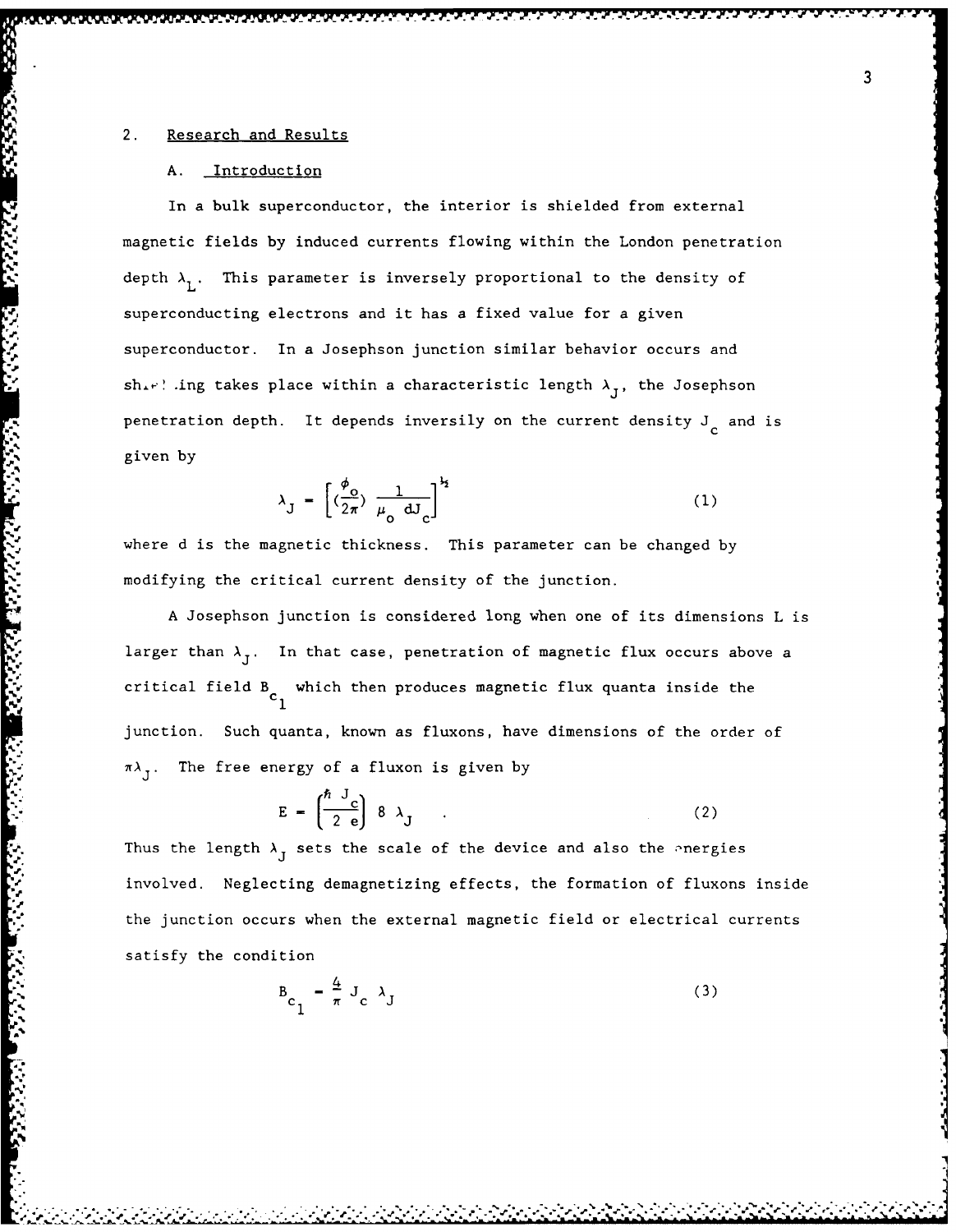In the presence of an electric current, such as the bias current through the junction, there will be a Lorentz force on the fluxons causing them to move. However, due to friction, a constant fluxon velocity is achieved in a distance of  $\sim \lambda_J$   $\beta_c^2$  (the McCumber parameter  $\beta_c = (\frac{2e}{\hbar}) I_c R_N^2$  C is a measure of damping of the junction; for example, when  $\beta$  >> 1 the junction has low damping). The dissipation due to friction comes from the quasiparticles present and the high frequency surface losses in the electrodes.

The resonant motion of fluxons in a long junction leads to zero field  steps in the I-V curves and such behavior is attributed to the particle nature of the fluxons. In the presences of a magnetic field the particle nature changes to an electromagnetic wave character; this combined with the asymmetry of the magnetic field relative to the junction, leads to electromagnetic cavity resonances which are observed as Fiske steps in the I-V curves. The degree to which all these effects occur depends on the junction damping and thus on  $\beta_c$ .

When the junction is well damped, the I-V curves show no hysterisis; such a device is very useful since it has no latching, it has very high speeds (essentially the transit time for a fluxon across the junction tiavelling at a fraction of the speed of light), and it needs only an unipolar power supply (since it does not latch). There are applications of such a device to amplifiers, switches, oscillators, and logic.

The motion of fluxons is governed **by** a perturbed sine-Gordon equation of the form

 $\phi_{\text{tt}} - \phi_{\text{xx}} + \sin \phi - \eta - \alpha \phi_{\text{t}} + \beta \phi_{\text{xxt}}$  . (4)

- **- -** -\*. **. - . . . . . ..** ~ **. \* . % .** C- **%**

where  $\phi$  is the pair phase difference across the junction. The respective derivatives with respect to time t and position x are normalized to the junction plasma frequency and the Josephson penetration depth **Aj.** The right 4

**I**

I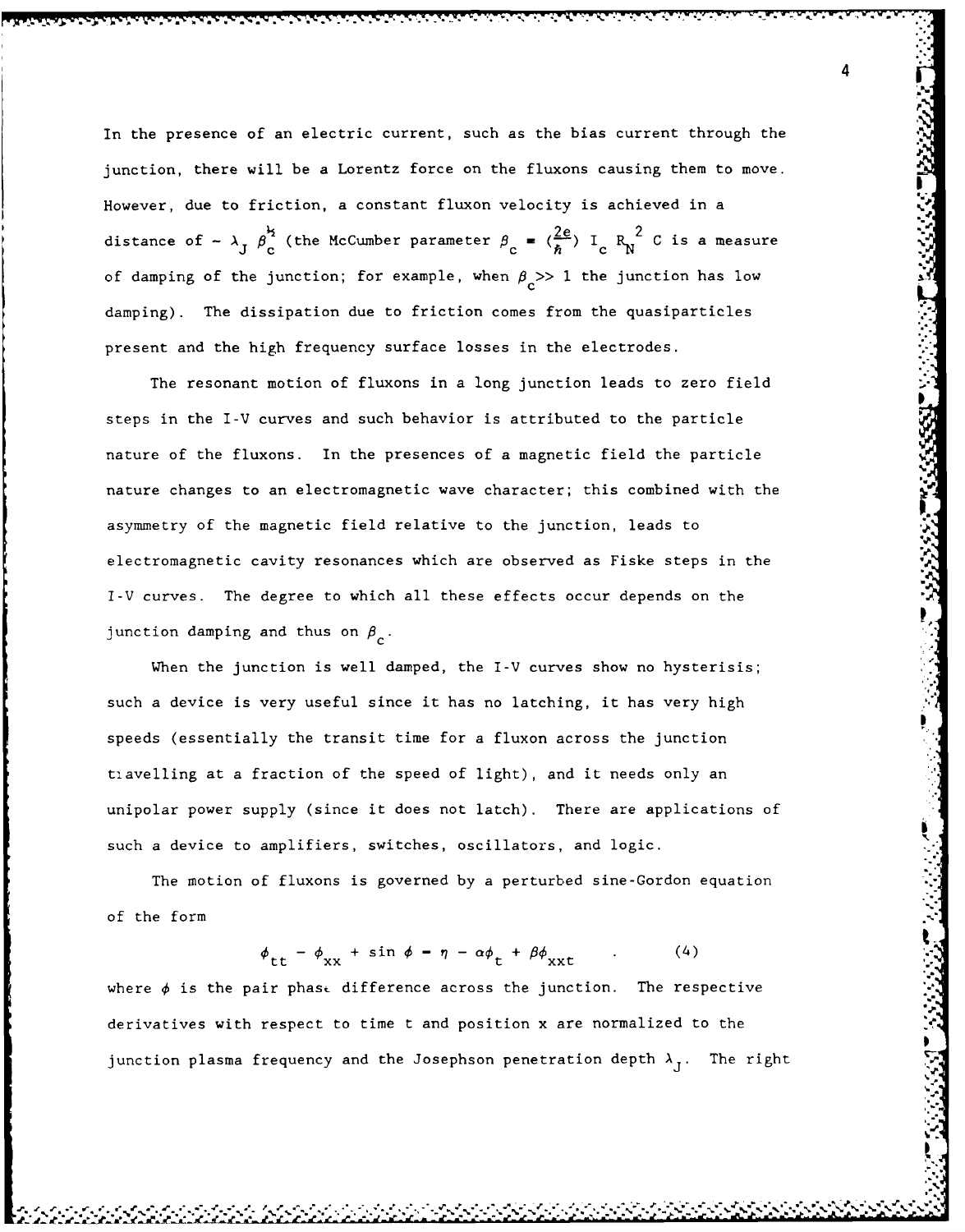hand side of equation 4 shows the bias drive term, the damping term and a surface loss term due to the normal electrons in the penetration layer. This equation represents well the behavior of a long junction and we will use it to analyze our results on the dynamics of fluxons and the effects of disorder.

### B. Low Frequency Fluctuations at Metastable States in Long Josephson Junctions

55

**CARL AND** 

When an external magnetic field is applied, the I-V curves of a Josephson junction show current steps, known as Fiske steps. These are due to the resonant excitation of the cavity modes in the tunnel junction. Fluxons can then be considered as an electromagnetic wave which can excite a cavity mode thus inducing an ac current. This current can interfere with the original ac current due to the ac Josephson effect causing a dc tunneling current. Such current steps can be considered as metastable states and we have studied fluxon fluctuations at such states. Noiseactivated escape from metastable states was treated a long time ago by Kramers and has since been applied to many systems. We are extending this to the behavior of fluxons in a long Josephson junction.

Earlier work by us on this problem has shown that, when biased as such metastable states, fluctuations lead to telegraph noise due to switching between adjacent states. We have extended this study to investigate the origins of such fluctuations and to learn about some of the details of this behavior. \*. states and we have studied riuxon riuctuations at such states. Noise-<br>activated escape from metastable states was treated a long time ago by<br>Kramers and has since been applied to many systems. We are extending thi<br>to th

The junctions were Nb-Al-Al<sub>2</sub>O<sub>3</sub>-Al-Nb with a fairly uniform bias current junction were created by an external control line and partly by the bias current itself. The control line was used to produce a magnetic field and

**%I**

5

**BOOKS SECTION** 

ES 222.23

لدددتنا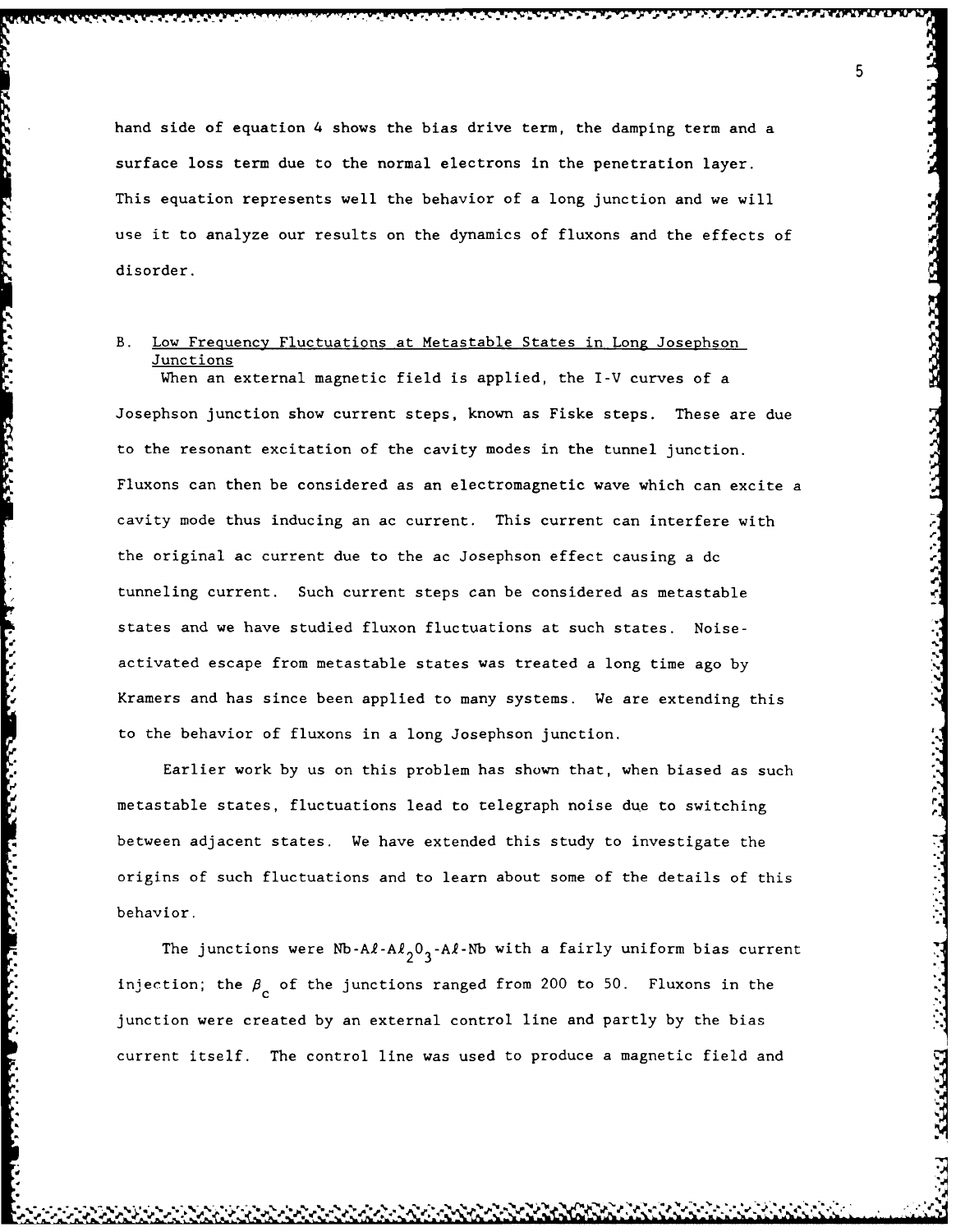the junction was biased at current steps; the fluctuations at such steps were studied for different bias conditions and external magnetic fields. Noise power spectra were analyzed to extract the mean lifetime of each state and its dependence on the current step width AI. Figure **1** shows part of the I-V curve where the junctions were typically biased and the meaning of the current step width  $\Delta I$ . Figure 2 shows how the mean lifetime varies with the step width **Al** for a given junction. Indeed, the narrower the transition region AI, the shorter is the mean-lifetime of the step. Fits of our data to a simple model, presented below, give a fluxon characteristic frequency of  $2 \times 10^{10}$  Hz corresponding to the transit time across the junction which is  $130 \mu m$  long.

SUSSESSING SECTION AND SUSSESSING

Figure 3 shows the probability per unit time of a transition between one state and an adjacent one for different current step widths  $\Delta I$ . This width is determined experimentally by fine adjustment of the bias current through the junction.

When the junction is biased at a current step, fluctuations in current will cause the junction to switch from that state to the next one and vice versa. Hence we observe telegraph noise between those 2 states. To explain the source of such fluctuations one can assume that current fluctuations are caused by the thermal noise of the junction resistance R and hence

$$
i^2 - \frac{4kT}{R} \Delta f \tag{5}
$$

A fit to such a model shows that thermal noise above might be largely responsible for the observed current switching fluctuations. Having investigated this behavior at a fixed temperature, we continued the experiments to study the temperature dependence.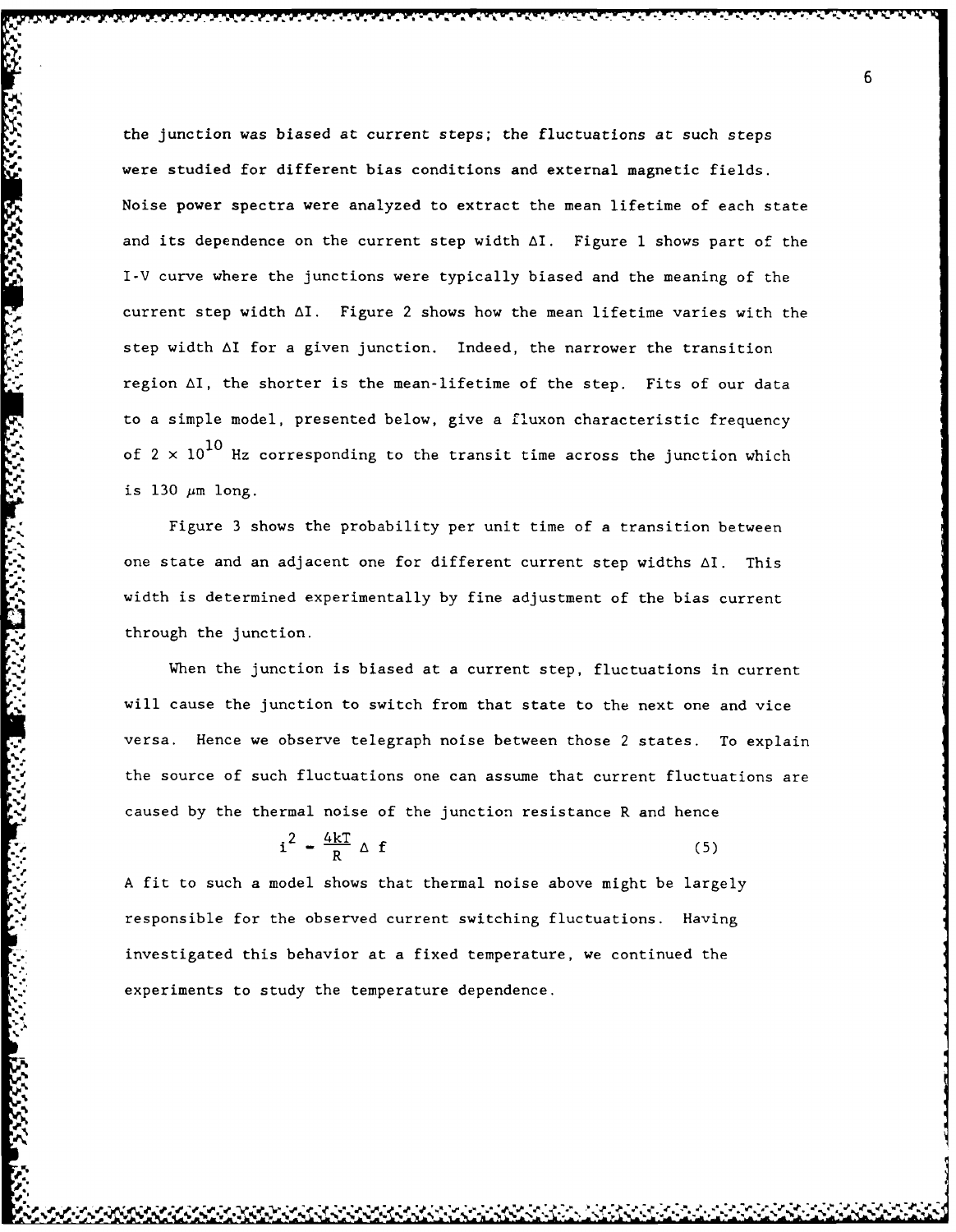

Figure 1. 1-V curve for long junction showing current steps. Junction<br>L = 130  $\mu$ m, B<sub>c</sub> = 100.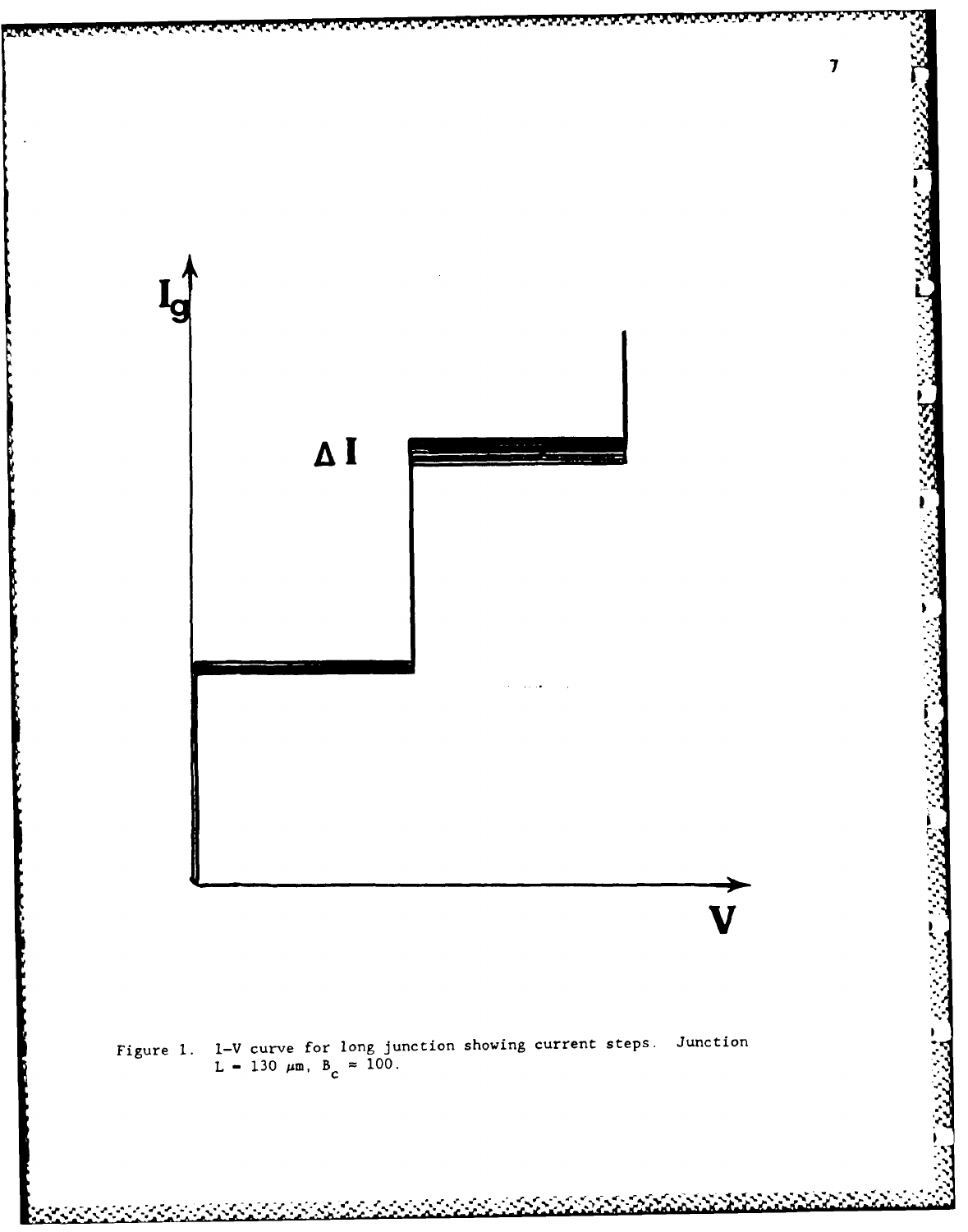

Figure 2. Measured mean lifetime as a function of step width  $\Delta I$ .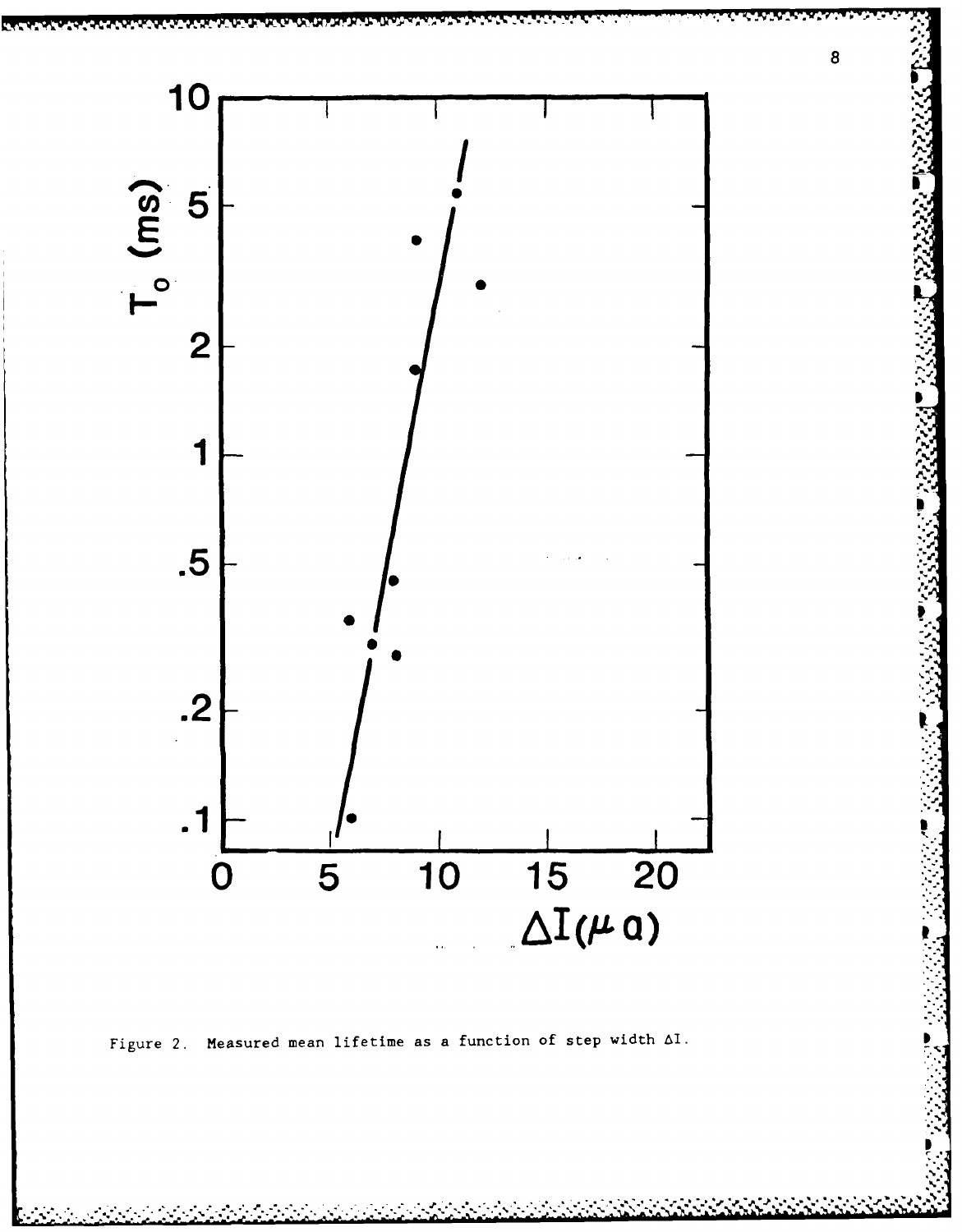

Figure 3. Probability per unit for a transition to next state as a function of step width.

 $\mathcal{L} \rightarrow \mathcal{L}$ 

V.W.

AS C .<br>م ٠

 $\frac{1}{2}$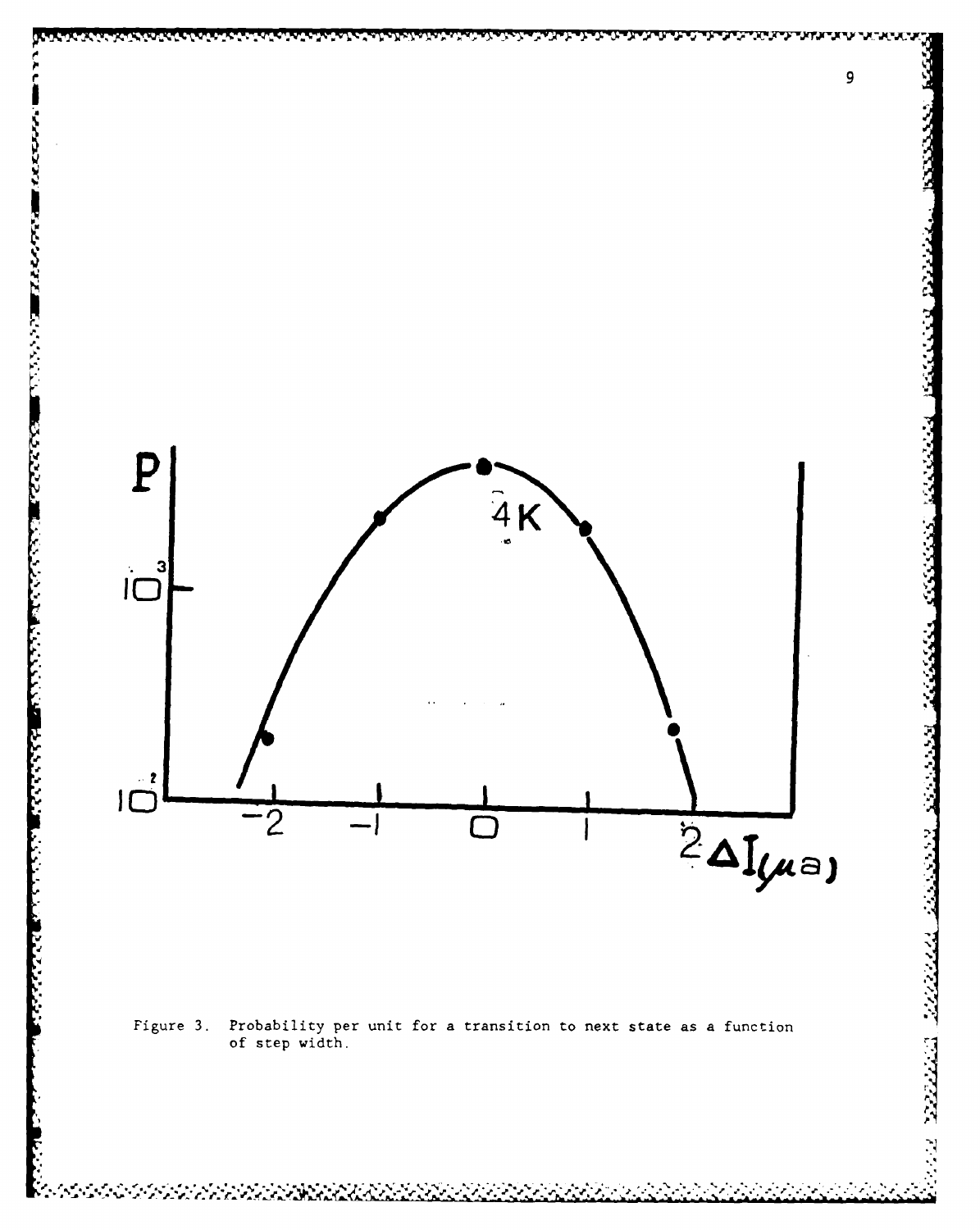The long Josephson junction provides an excellent model for studying the decay of metastable states classically and quantum mechanically as well as for investigating fluxon dynamics.

### **C.** Temperature Dependence of Fluctuations in Long Josephson junctions

We have extended the fluctuations studies at current steps to the temperature range of 4.2K to 1.5K. **A** special cryostat was constructed for these studies with electrical and magnetic shielding for the devices. Fluctuation measurements similar to the ones described in section B were repeated. Figure 4 shows how the width **AI** at a current step changes with temperature. As expected, the lower the temperature the narrower is the current width, thus leading to a higher transition probability per second for switching to the next state for a junction biased within **AI.** Such results are shown in figure **5** for three different temperatures. **A** plot of the maximum probability as a function of temperature shows a logarithmic behavior; this is presented in figure **6.** Such temperature dependence is characteristic of thermally activated processes causing the escape of fluxons from one state to the next one.

The interpretation of the data is not simple since one has to take into account the change of critical current of the junction with temperature i.e. the change of the junction resistance. That is, in this temperature dependence study of the fluctuations, the degree of hysterisis will change with temperature since  $\beta_c$  changes as well. Figure 7 shows a typical critical current temperature dependence of a junction to illustrate this point.

**I**

 $\blacksquare$ 

...- %~' %. % ~ ~ \ ~ . . . . . . **.°**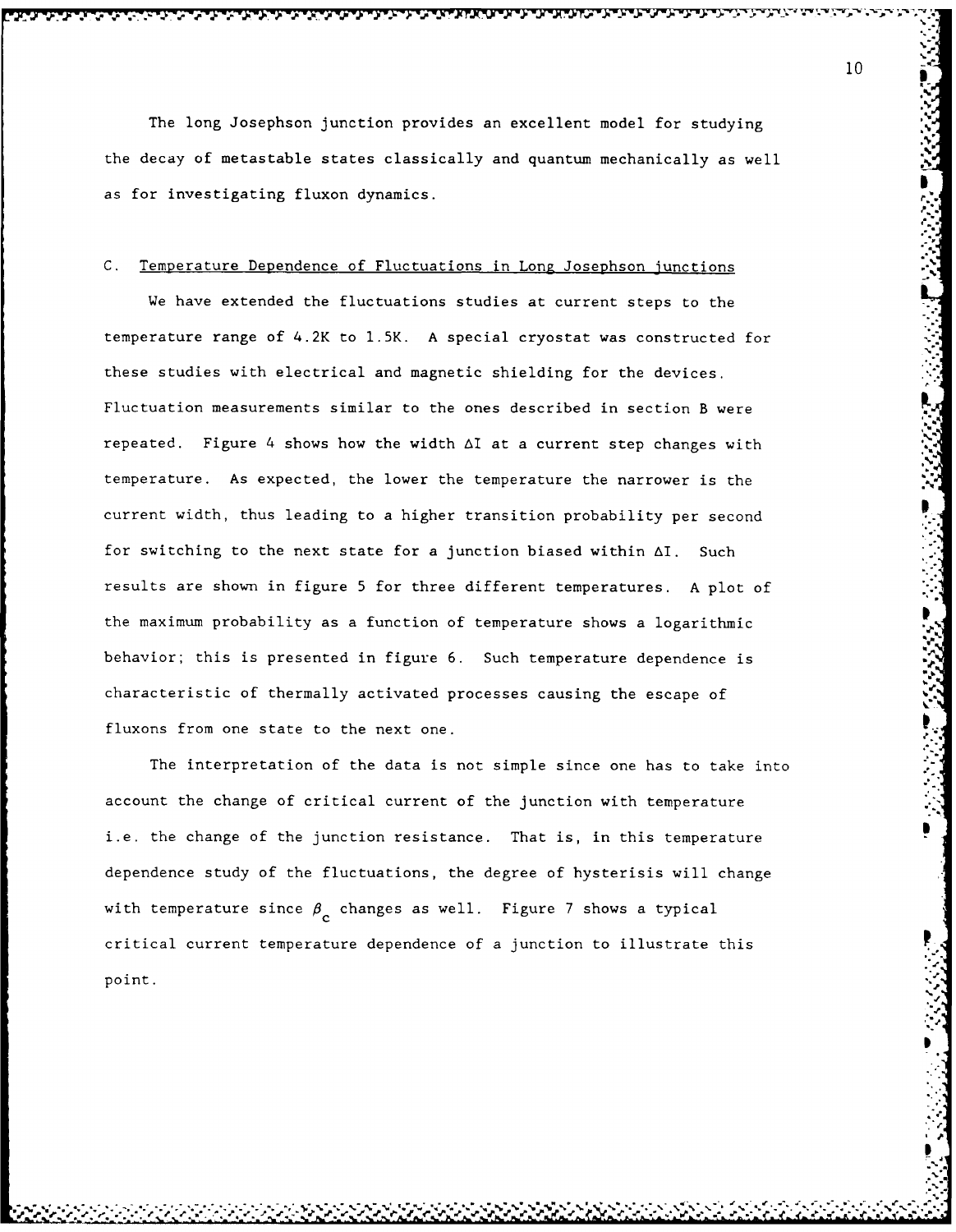

Figure 4. Temperature dependence of step width.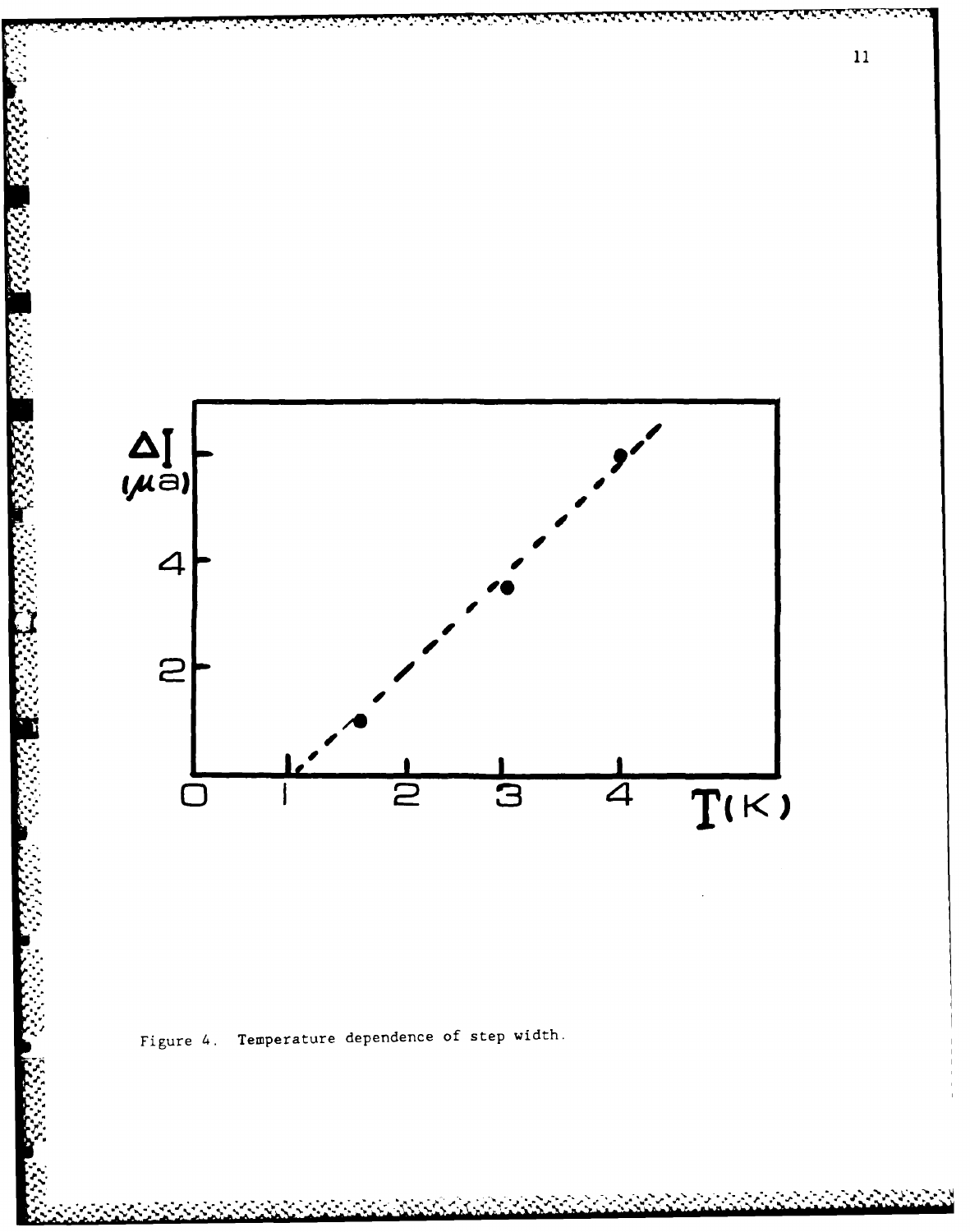

Figure 5. Temperature dependence of transition probability.

 $\mathcal{L}(\mathcal{L})$ 

المواردا

なんないというのかないのですが、そのように、このように、このように、このように、このように、このように、このように、このように、このように、このように、このように、このように、このように、このように、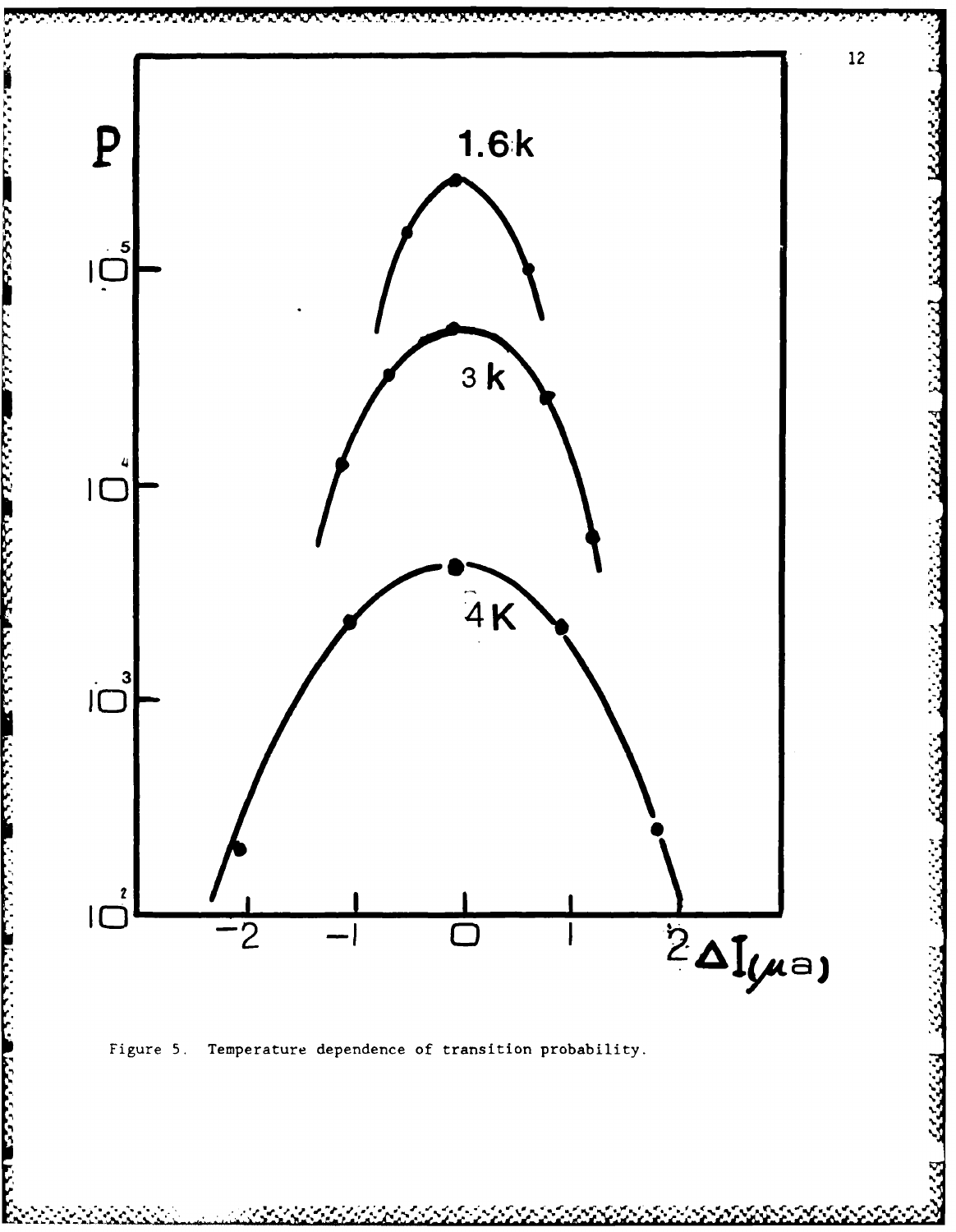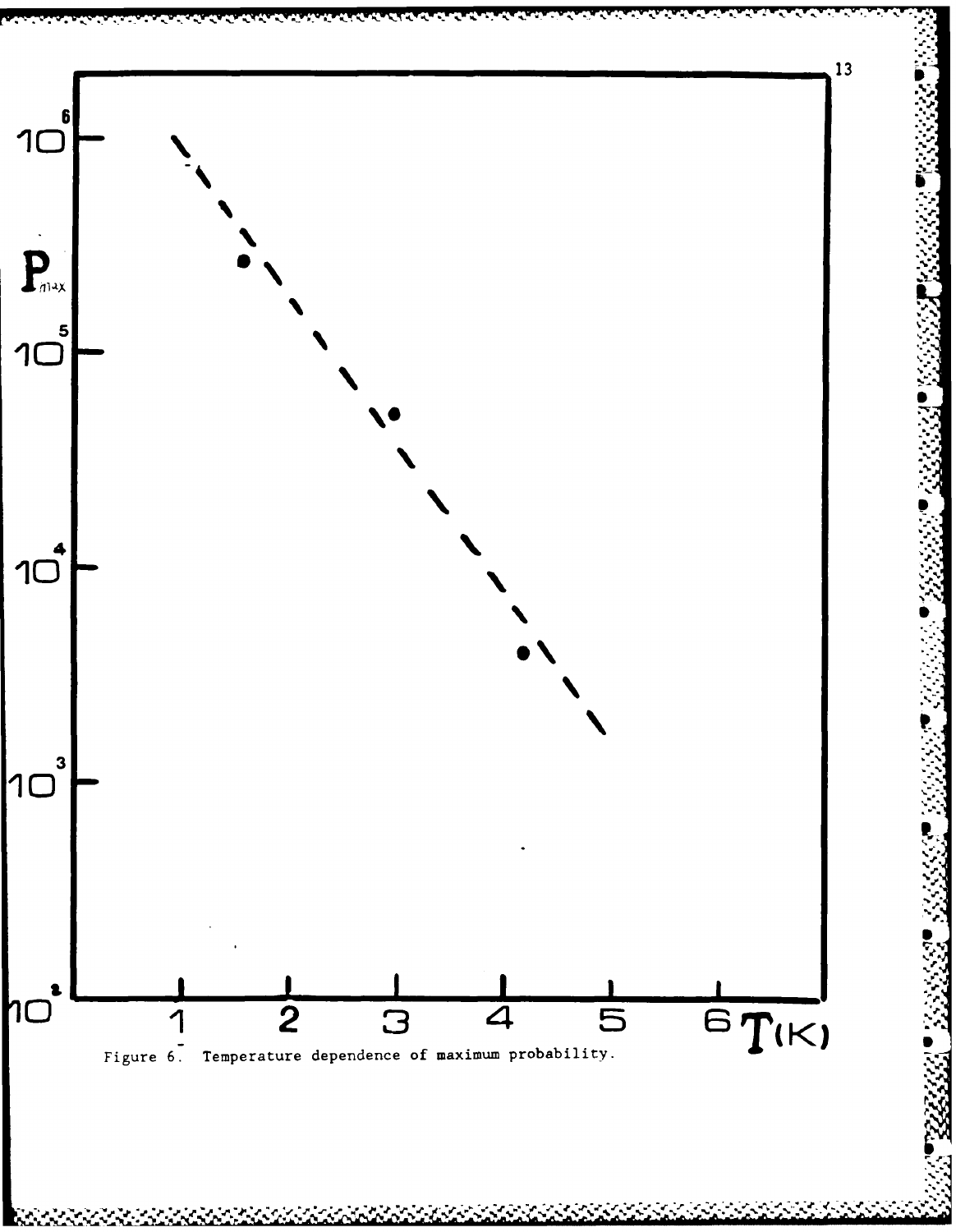

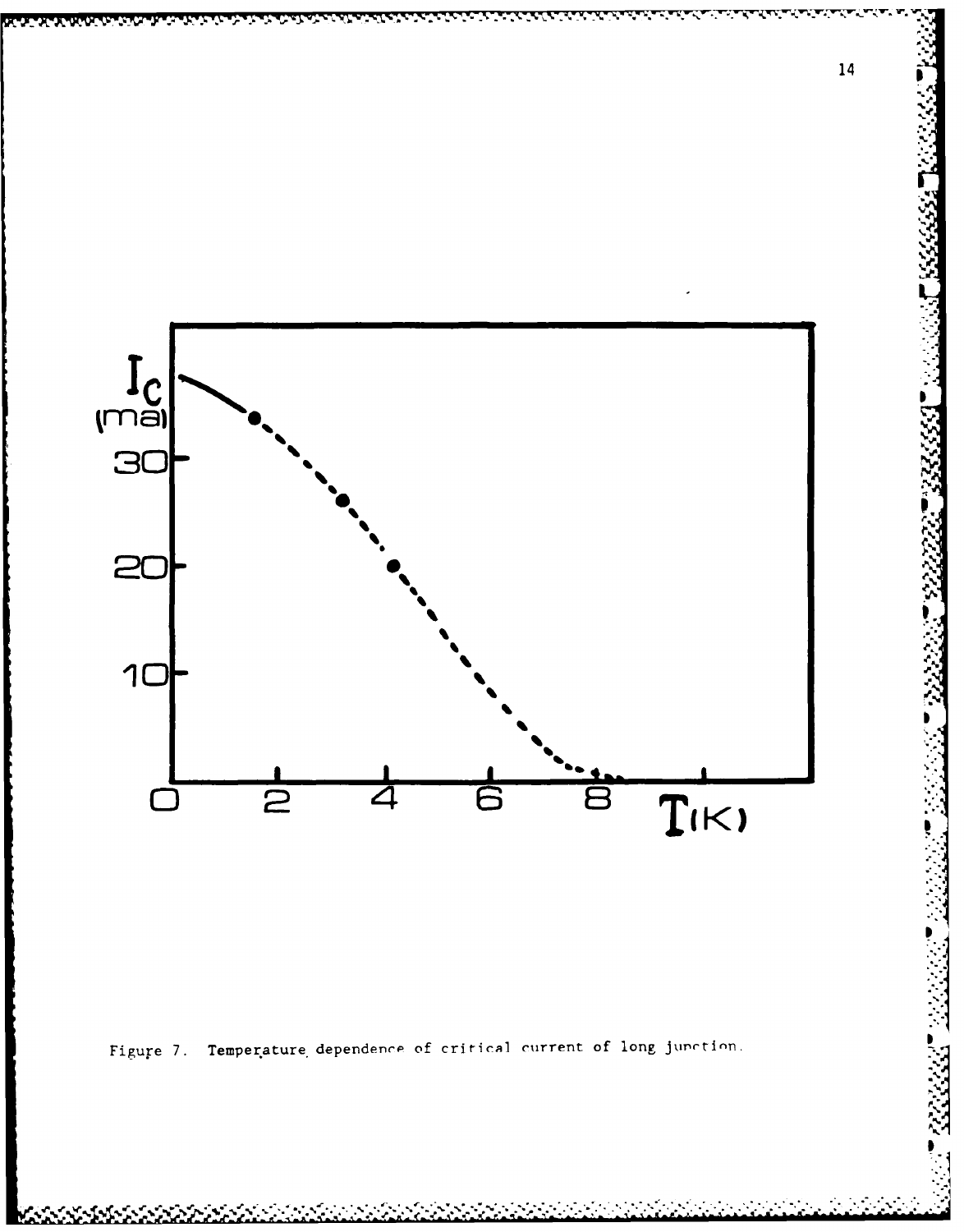The probability of escape from a potential well to the next one by thermal hopping over the barrier in a junction with McCumber parameter  $\beta$ can be written as

$$
P = \frac{I_0 R w_1 w_2}{2\phi_0 \ \beta_c s_1 s_2} [(1 + 4\beta_c s_2^2)^{k_2} - 1) e^{-\Delta U / kT}
$$
 (6)

where  $w_1$ ,  $w_2$ ,  $s_1$  and  $s_2$  are related to the well and barrier geometry. The depth of the well is given by **U.** It is important to note that this formula applies to a bias at the middle of the current step and not in the middle of the width **Al.**

The results in figure 6 show that we are still in the thermal activation regime.

### D. Fluxon Quantum Tunneling in Long Josephson Junctions

**. N 5-**

As the temperature is reduced there will be a cross-over from the fluxon thermal activation over the top of the barrier to fluxon tunneling through the barrier. This will occur at some temperature T<sub>o</sub> which is given by

$$
T_o = (\hbar \omega_p / 2\pi k) \left[ (1 + 1/4Q^2)^{1/2} - 1/2 Q \right] \tag{7}
$$

where  $\omega_{\bf p}^{\phantom{\dagger}}$  is the frequency of oscillation inside the well and Q is defined by  $Q = \omega_p$  RC. From equation 7, T<sub>o</sub> for our junction will be less than 1K and hence special refrigeration techniques have to be used to investigate this regime. We have started designing and preparing the apparatus for such **<sup>3</sup>** experiments. The sample will be mounted inside the mixing chamber of a He  $\overline{\phantom{a}}$ He dilution refrigerator to cover the transition from thermal to quantum mechanical tunneling. This is not a simple experiment since special precautions have to be taken to cool the sample and maintain a high degree of shielding. This experiment, once underway, will provide direct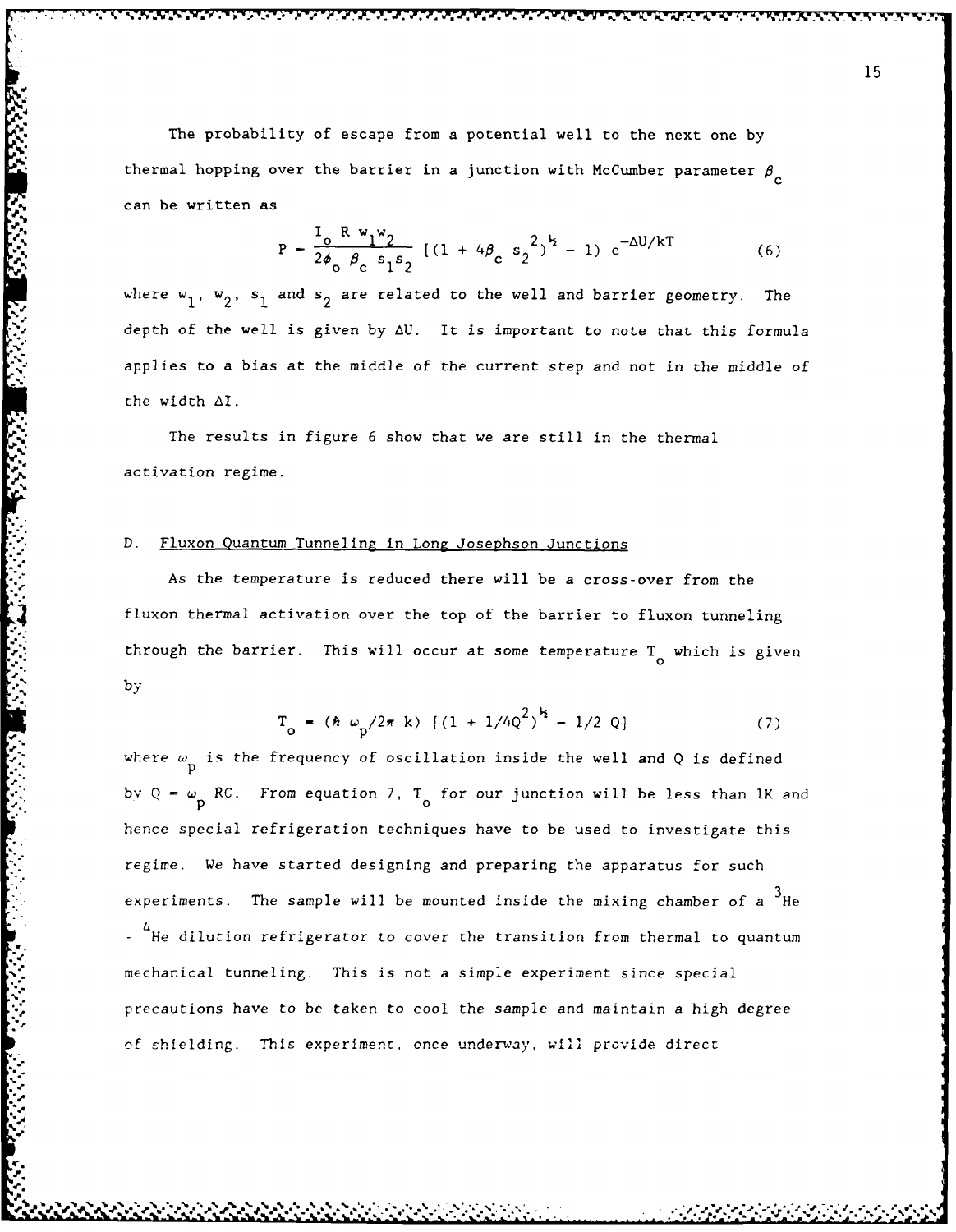observation of quantum tunneling of fluxons through potential barriers in a long Josephson junction. This is a topic of current interest as it offers the possibility to observe quantum tunneling at a macroscopic level. The effects of dissipation on the tunneling rate will also be studied in this experiment.

### E. Effects of Geometry on Characteristics of long Josephson Junctions

The perturbed sine-Gordon equation (eq. 4) shows that the phase **0** has a spatial dependence. The bias drive term  $\eta$  assumes a homogeneous current distribution in the junction. Departures from a homogeneous distribution will alter the fluxon response; hence we have investigated this.

Our long junctions have reasonably homogeneous bias current distributions because the current is injected by means of fingers on the top and bottom electrodes. This is shown in figure 8. The critical current  $I_{\alpha}$ of the junction was measured as a function of external magnetic field coupling into the junction by means of a control line carrying a current  $I_{\rho}$ . Measurements were first made on a junction with 8 current fingers; then a finger was removed at each end and measurements were repeated with 6 current fingers. Two more fingers were removed, etcetera, till finally there were only 2 fingers in the middle of the junction. The results are shown in figure 9. At the same time the experiment was repeated with another similar junction where the fingers were removed progressively by factors of two from the middle of the junction finally leaving only 2 fingers, one at each end. The results for this case are shown in figure 10.

Analysis of the date shows that a large number of current injection fingers provides a large current gain  $(\frac{\Delta I}{\Delta Is})$  in the device, i.e. it is important to have a homogeneous current distribution. However, by placing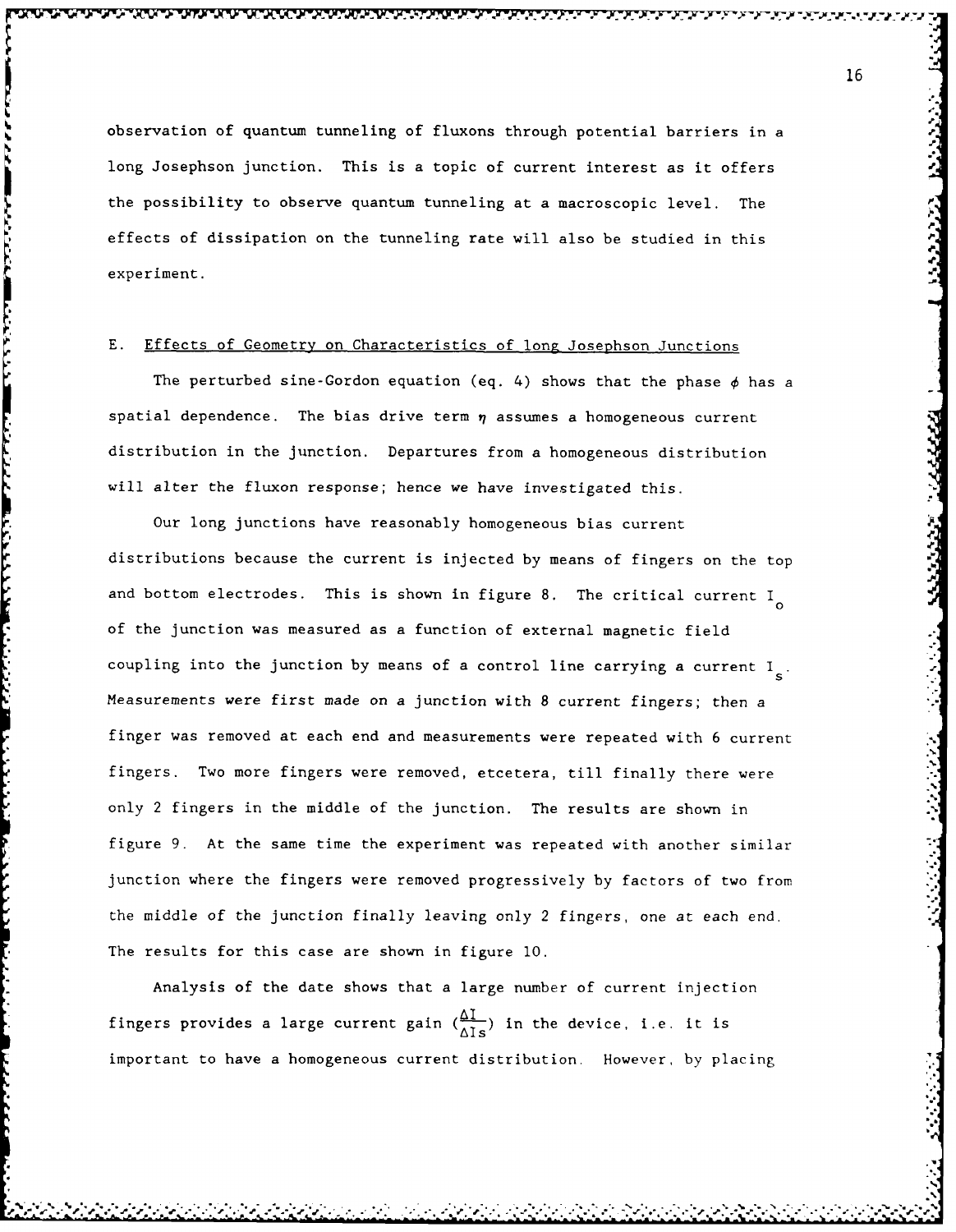



Ŀ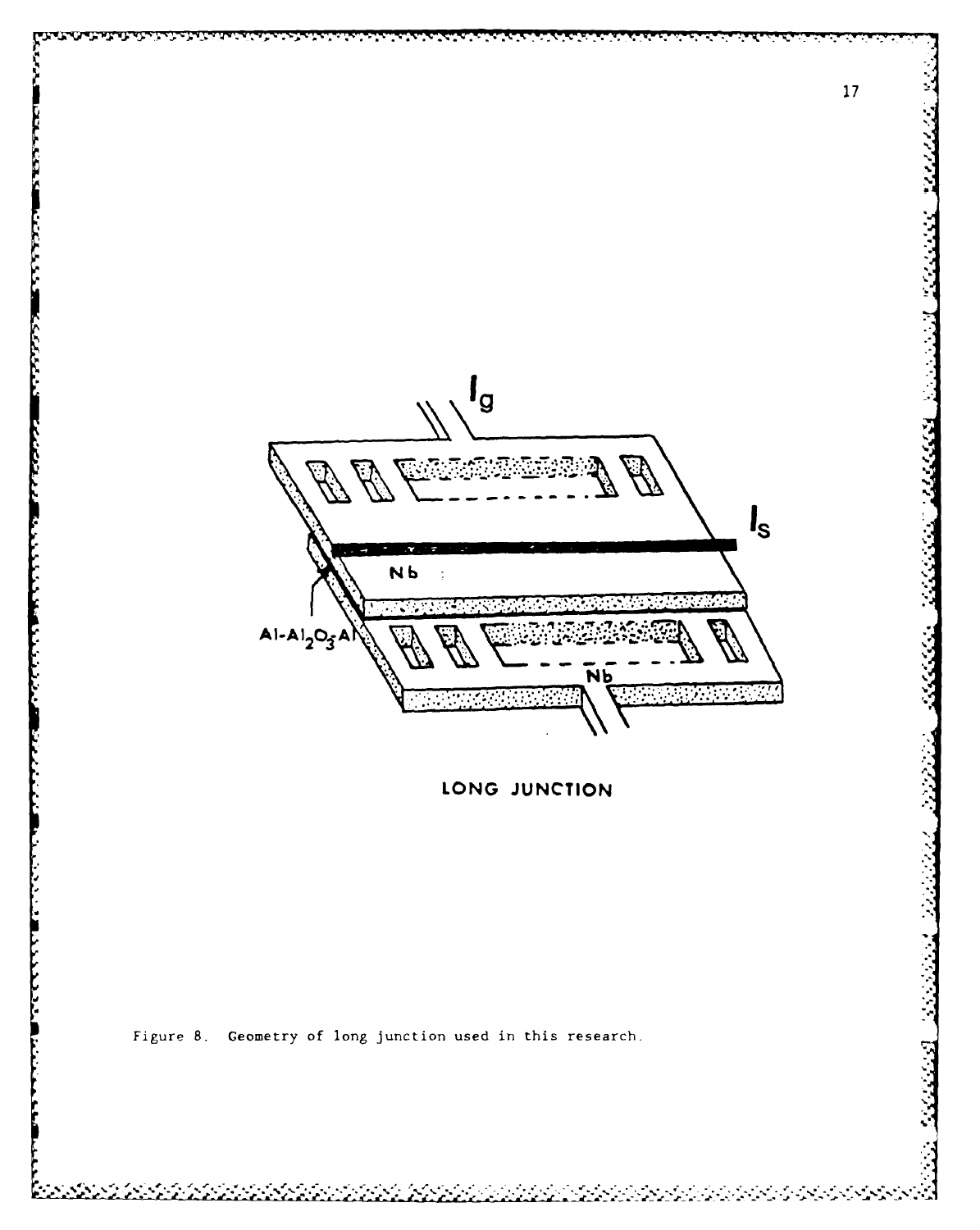



Figure 9. Current gain of long junction as current injection fingers are removed at the ends.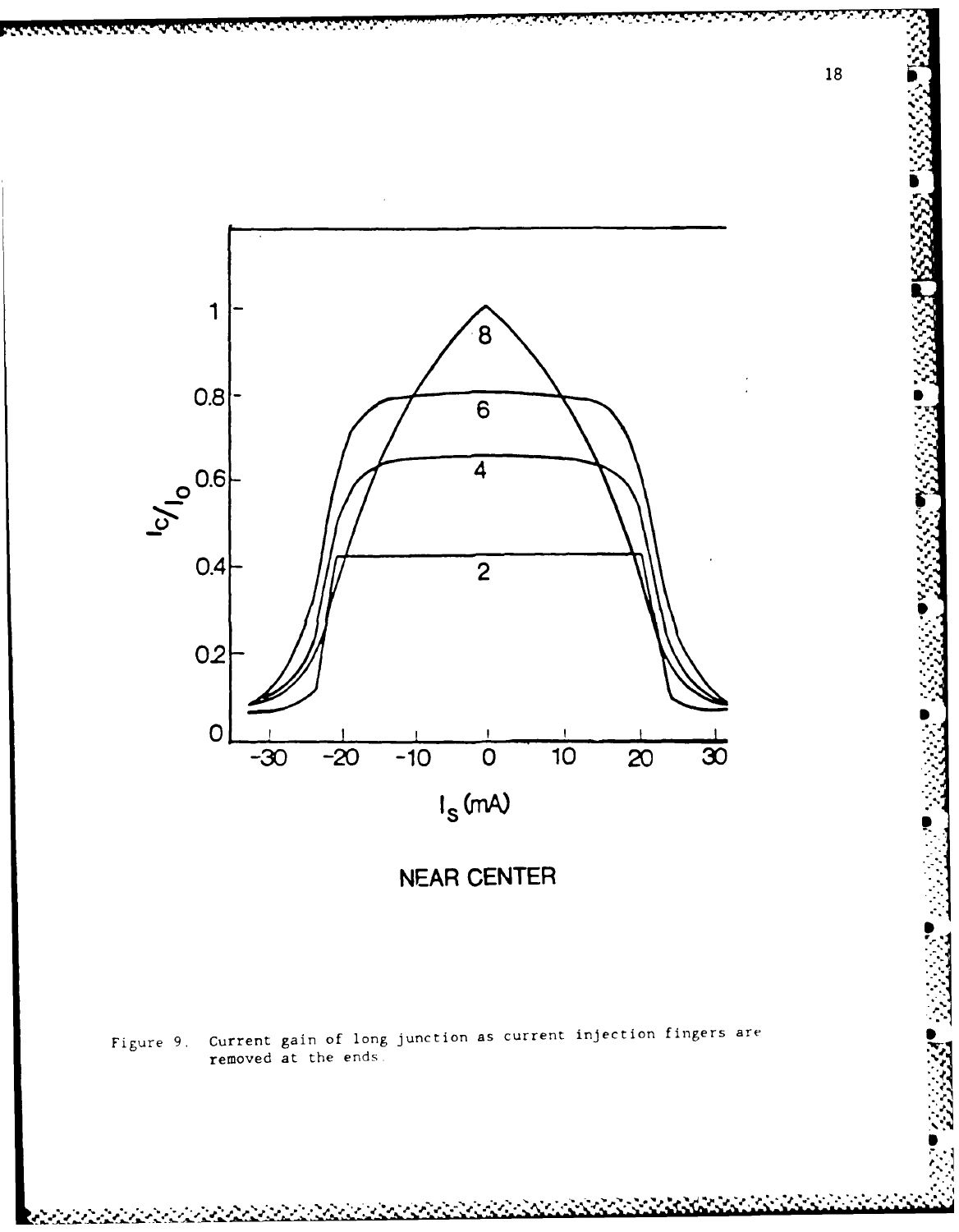

# **NEAR EDGES**

Figure 10. Current gain of long junction as current injection fingers are removed from the center.

こくこくこく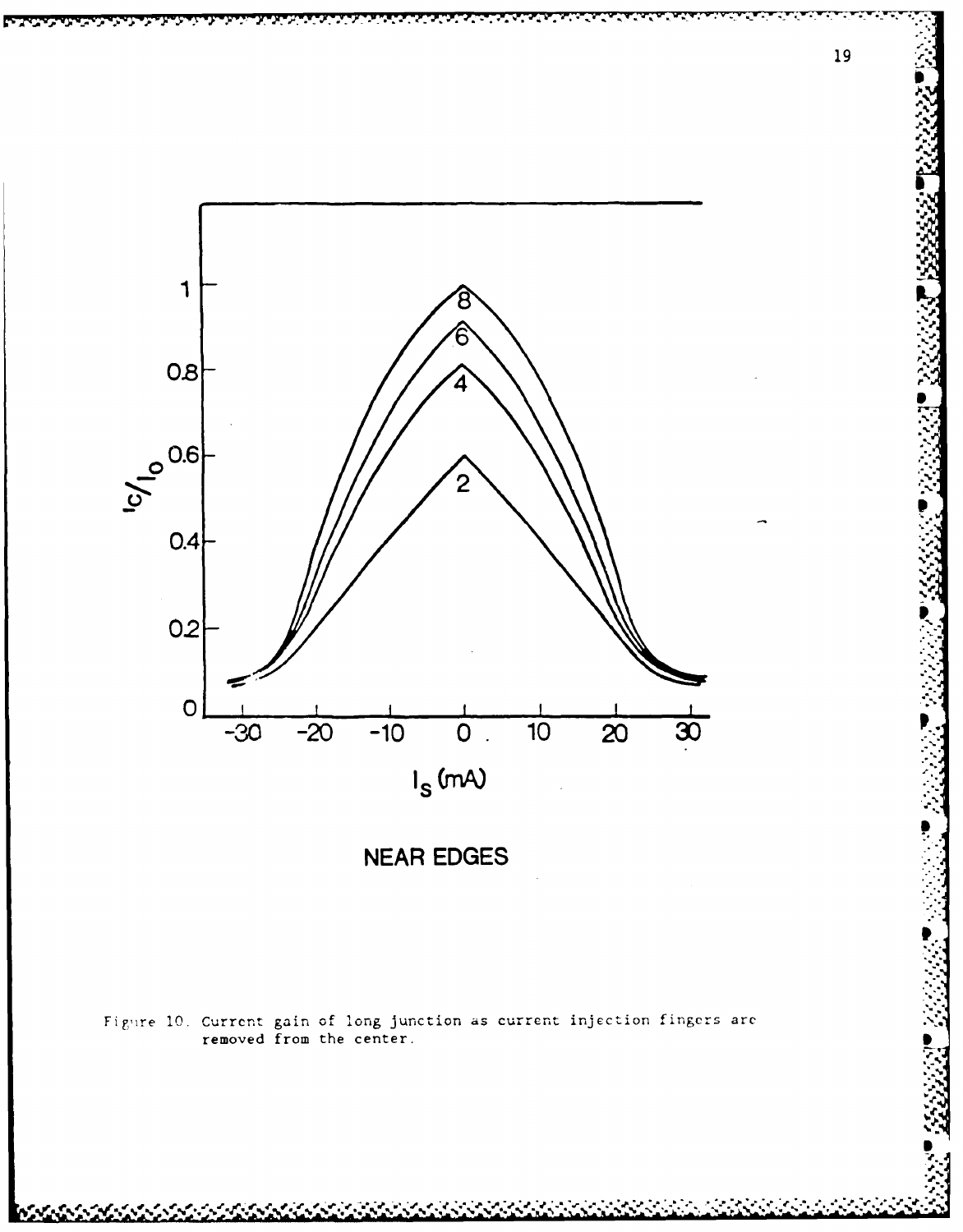the current fingers near the center of junction a sharper current switching gain characteristic can be achieved. This is because the junction for that geometry can better shield its inside from the external magnetic field thus increasing its B<sub>C</sub>. Indeed, a long Josephson junction will provide its own shielding currents against external magnetic field penetration.

Examination of figures 9 and **10** shows that the bias current is not entirely switched off by the external magnetic field. This is possibly due to pinning of the fluxons at the junction edges. Our results are in good agreement with theoretical predictions proposed by Likharev.

### F. Sub-harmonic Generation in Long Josephson Junction

A long Josephson junction, according to equation 7, is a highly nonlinear system with a few degrees of freedom, each having its own characteristic frequency and it has dissipation. The frequencies can be incommensurate or commensurate and hence mixing of these frequencies leads to a variety of sideband frequencies. Such a junction exhibits for example current steps which are related to the periodic behavior of the junction. Recently it has become interesting to study non-linear systems in order to observe the onset of chaos when the system is driven by an external driving force. The transition from periodic to chaotic motion can proceed by subharmonic generation. The Josephson junction with its large nonlinearities and dissipative behavior should show some such effects. Hence, we have investigated the characteristics of a long junction for indications of the approach of instabilities. A junction with  $\beta_c > 1$  can exhibit chaotic behavior and thus its onset should be seen in the I-V curve.

f S -'2. 'Z " ¢j~ £#'-' .'..'. e. £ ..j '- j "...'.' .. .' ' . .' .' " -'" ..'. - "." ' - "" ' ' '-i **."**

S,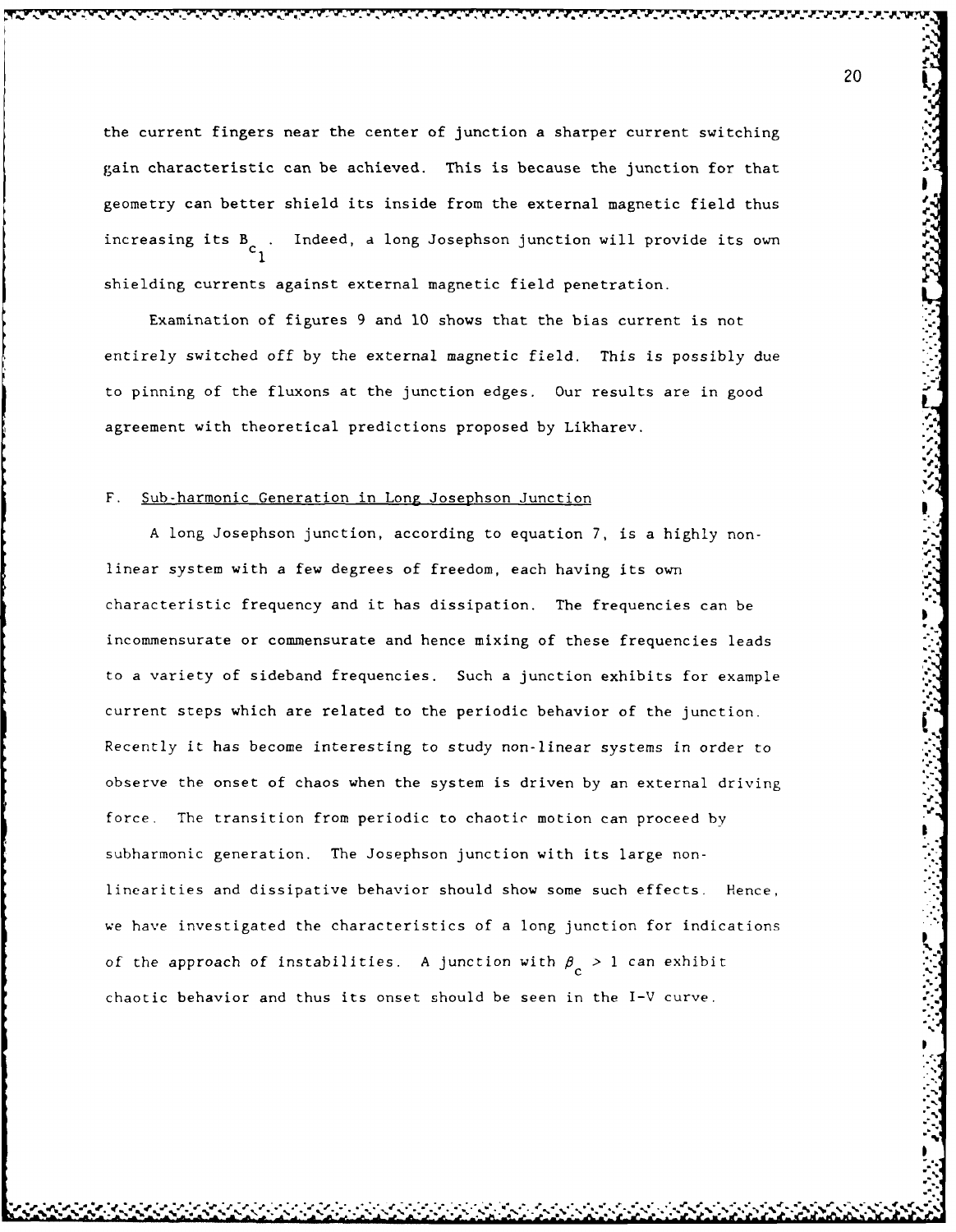To observe possible subharmonic generation, we have investigated the I-V characteristics of a long junction in a magnetic field. At a certain value of the magnetic field, current steps are observed. Figure **11** shows one typical result with current steps characteristic of the resonances inside the junction. All the steps are equally spaced except for the one before the 1st step; that extra step has a voltage which corresponds to a frequency 1/3 of the 1st step, suggesting that this is the one-third subharmonic (period tripling) effect. Presumably other subharmonics are smeared out by noise.

We are currently modeling our junction on the computer to verify the result. However a recent publication for a microwave driven small Josephson junction shows the generation of such subharmonic. Our long junction is driven internally thus exhibiting the subharmonic as a small step on the I-V curve. The significance of this is that between even and odd-harmonic solutions there can be chaotic solutions. The chaotic solutions can be strongly affected by noise and thermal fluctuations.

**1. AZ**

A CONTRACTOR CONTRACTOR AND CONTRACTOR CONTRACTOR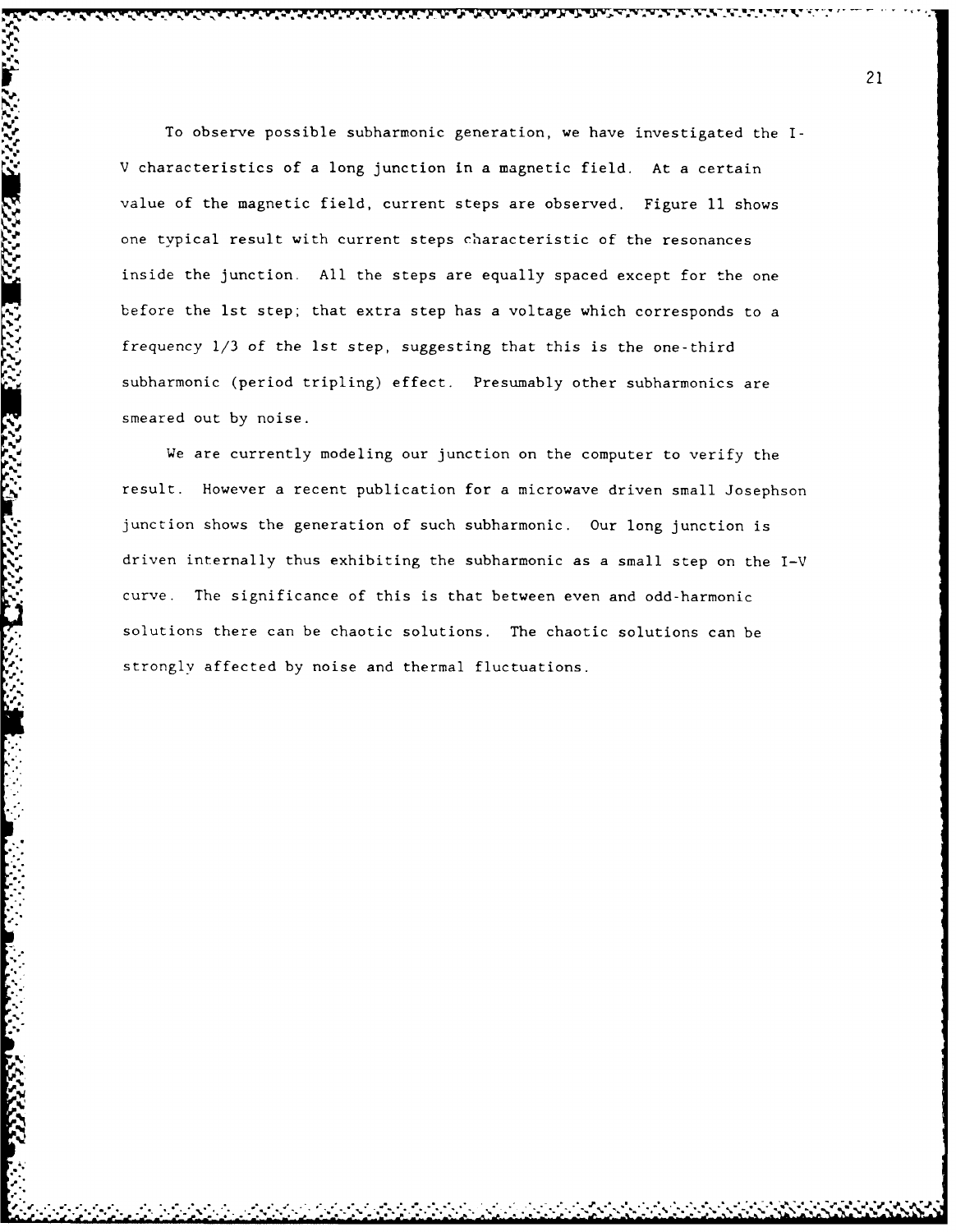



فالمتواطئ والمتوارث والمتواطئ والمتعاطف والمتواطئ والمتواطئ

 $\mathcal{L}$ 

MAGA 2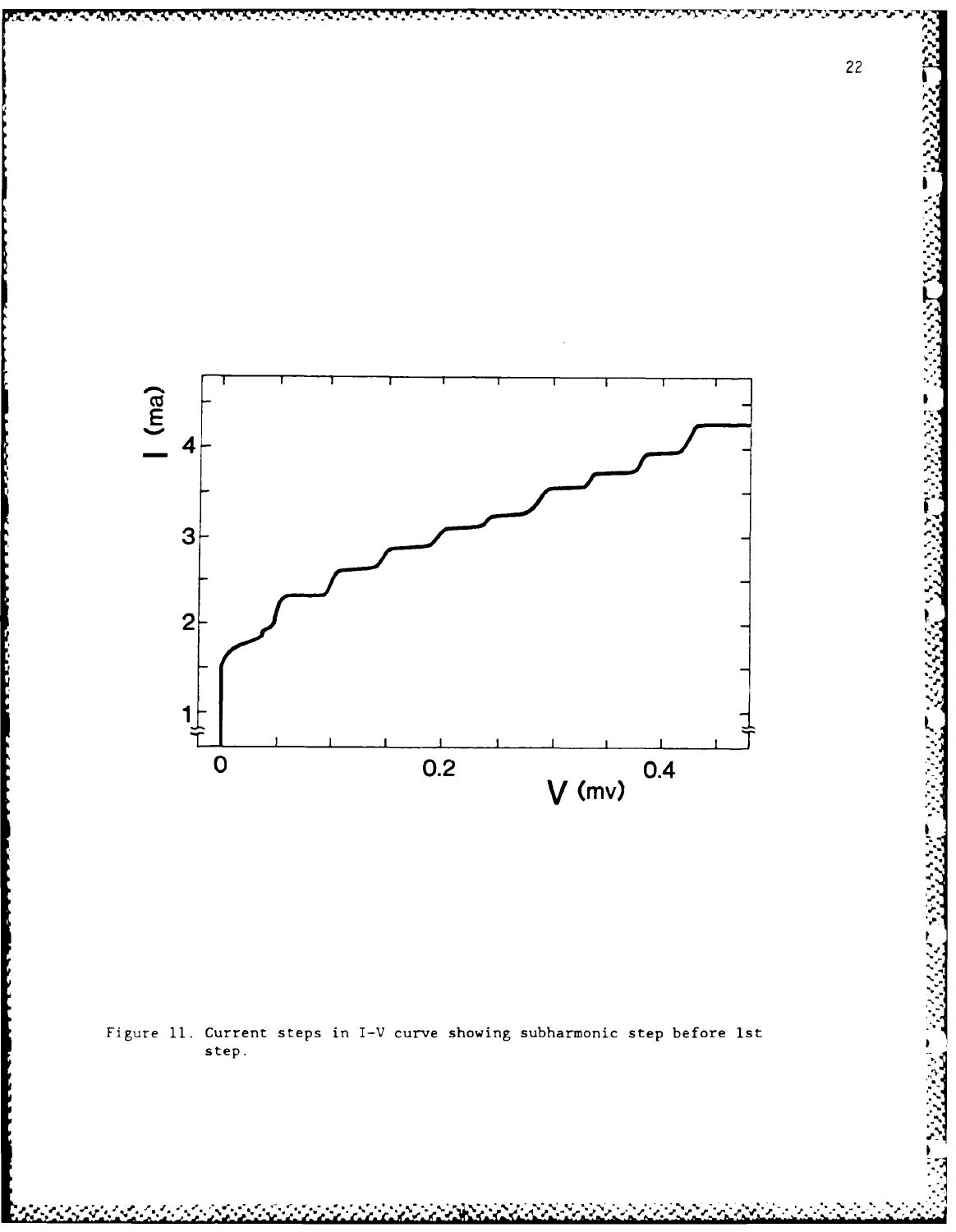# **23**

**f..**

*-e*

**S",**

**S"**

**°** ..

### **3.** Publications and Conferences

- Fluxon Fluctuations in Long Josephson Junctions, B.S. Han, B. Lee, **O.G. i** Symko and **D.J.** Zheng, Proc. 18th Intern. Conf. on Low Temp. Physics, Jap. Journ. of **Appl** Phys. **26,** 1551 (1987).
- Effect of Injected Current Geometry on Gain of Long Josephson Junction. B. Lee, **O.G.** Symko, and **D.J.** Zheng, Proc. of **1987** Internat. Superc. Electronics Conference. Tokyo, page 204.
- Temperature Dependence of Fluxon Fluctuations in Long Josephson Junctions, B.S. Han, B. Lee, **O.G.** Symko, and **D.J.** Zheng, post-deadline paper to be submitted at **APS** Solid State Meeting in New Orleans, March **1988.**
- Thermally Activated Fluxon Fluctuations in Long Josephson Junctions, B.S. Han, B. Lee, **O.G.** Symko, and **D.J.** Zheng in preparation.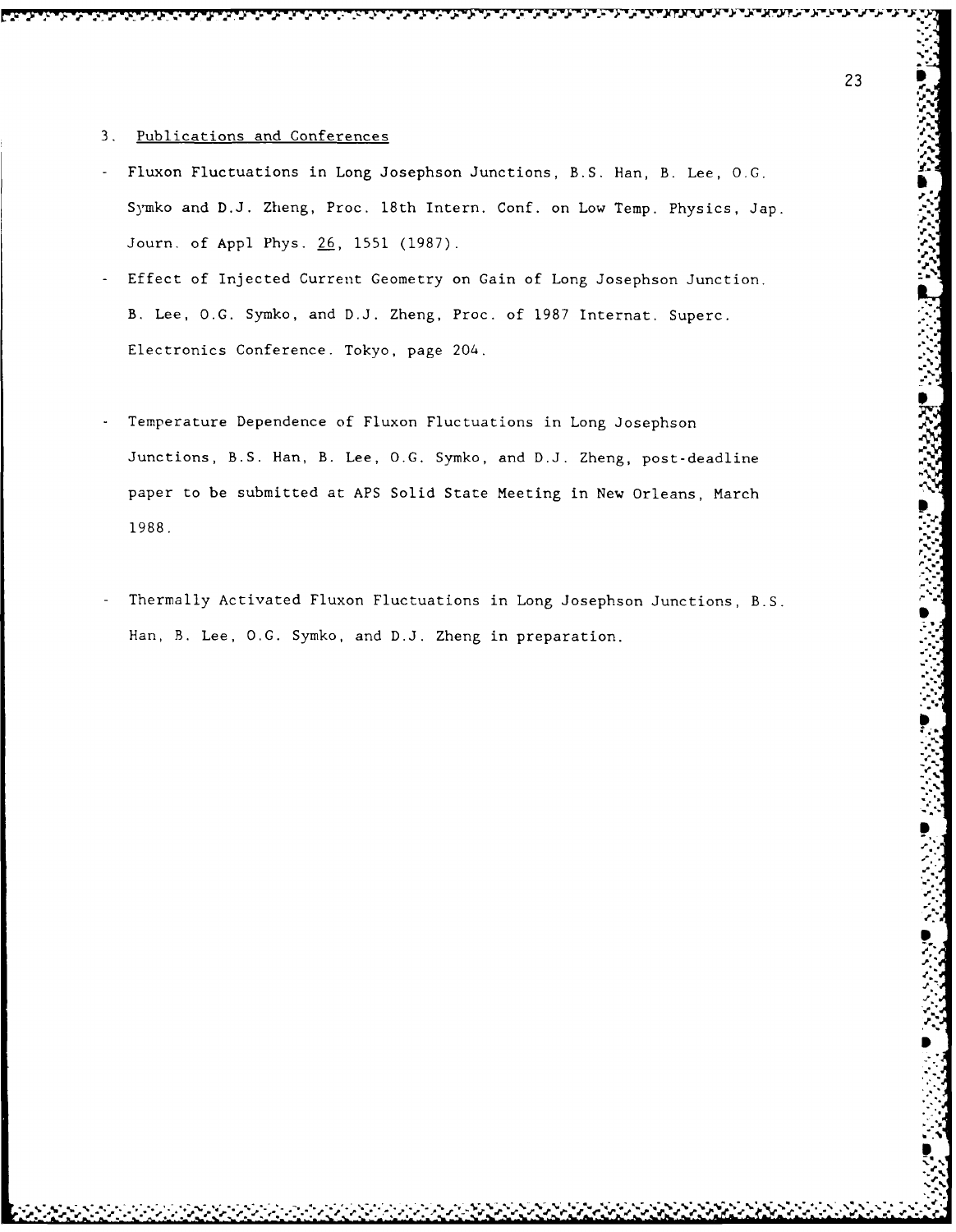### 4. Personnel

the contract of the contract of the contract of the contract of the contract of the contract of the contract of the contract of the contract of the contract of the contract of the contract of the contract of the contract o

**AND AND AND AND ARTICIPALIAN** 

- **-** .G. Symko, P.I.
- **-** B. Lee, post-doctoral fellow
- **-** D.J. Zheng, post-doctoral fellow
- **-** L. Baselgia, graduate student.

### 5. Proposed Experiments

The following experiments are planned:

(a) Fluxon Quantum Tunneling Fluctuations of fluxons at metastable states in long junctions will be studied down to **10** mK in a dilution refrigerator.

(b) Effects of Dissipation on Quantum Tunneling These effects have been studied in optical systems. However recent articles by Leggett and co-workers has brought new interest in this field, especially for Josephson junctions. We want to investigate this down to the **10** mK temperature range.

(c) Conductance Fluctuations in a long Josephson junction.

Low frequency noise in junctions will be studied using a very sensitive D.C. SQUID voltmeter. The magnitude of the noise can provide information on the fluctuations of the conductance which show changes in the order of  $\sim e^2/h$  in 1 and 2 dimensional systems. [ref. S. Feng, P.A. Lee, and A.D. Stone, Phys. Rev. Lett. **56,** 1960 (1986)]. These measurements will provide information on low frequency noise in long junctions as well as information concerning the motion of single scattering centers.

**%.** L--- L